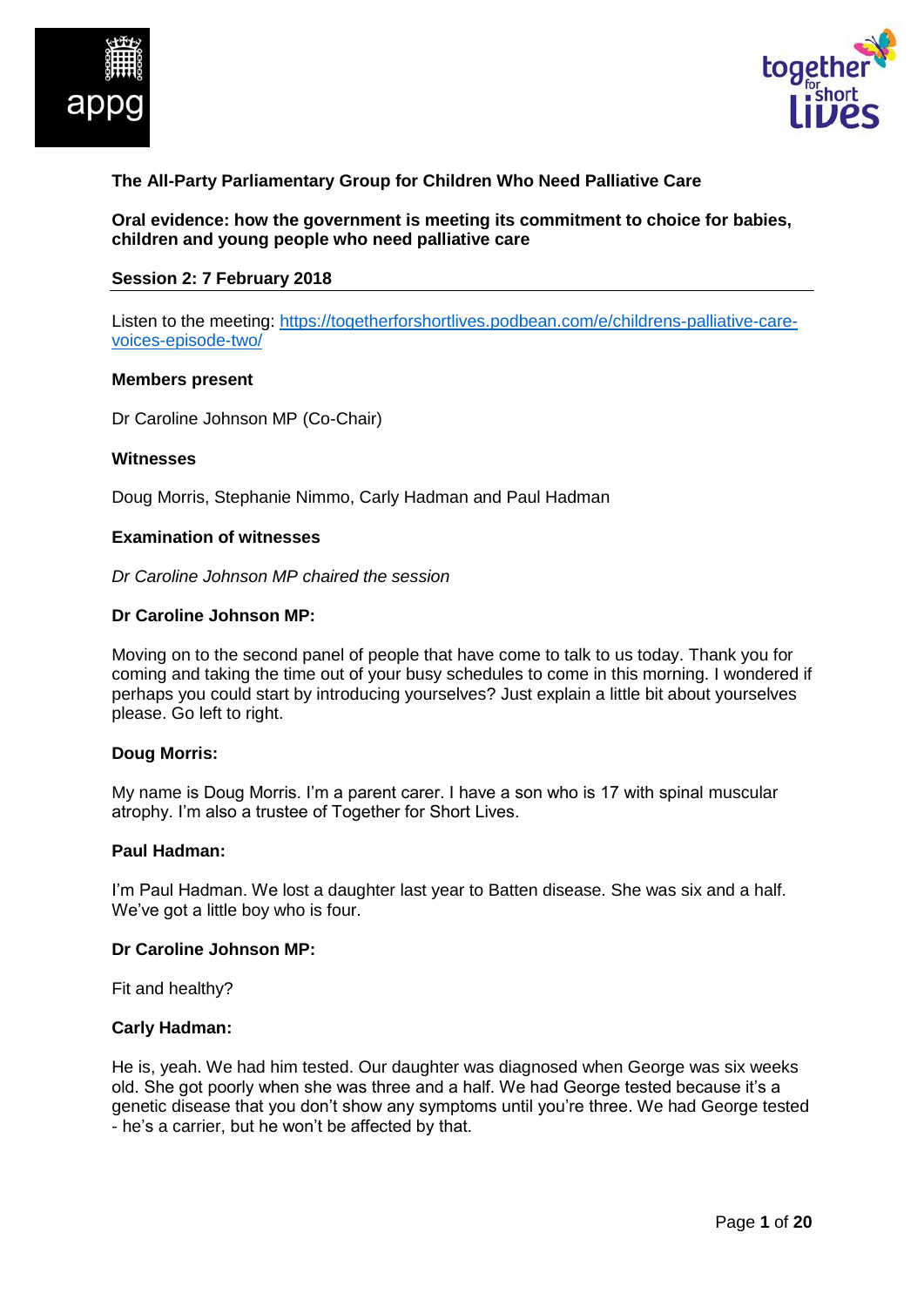## **Stephanie Nimmo:**

I'm Stephanie Nimmo. I'm a bereaved parent. My daughter Daisy died a year ago last week and she was 12. She was my youngest daughter. I had four children and they were seven, five and two when Daisy was born. She had Costello syndrome, which is a rare genetic disease caused by completely sporadic gene mutation, but she unfortunately had a very rare form of it. The doctors believe there was something else going on. She had complete intestinal failure and was 24/7 TPN-dependent and she died of sepsis in Great Ormond Street last year, which we were anticipating, but it's still a shock. Unfortunately, a year before Daisy died, my husband died of stage 4 cancer, so I was on my own caring for Daisy and my other three children for a year before she died. Now, after she's died I'm on my own.

## **Dr Caroline Johnson MP:**

I'm so sorry.

## **Stephanie Nimmo:**

It is what it is. It's the reality, yeah.

## **Dr Caroline Johnson MP:**

Thank you for the introductions. What I want to do is essentially go through some of the very similar questions to those which we went through with the young people just now, just to get different perspectives on essentially what are the same questions. I think the easiest, rather than going through each of you in turn is if I ask a question and then if you want to chip in on that particular question. The first question is about whether professionals have been having honest discussions with you about the life-limiting nature of your child's condition and how you feel those conversations were handled by the professionals that you met.

### **Carly Hadman:**

We had two main professionals involved in our daughter's care. We had a neurologist at the Evelina. She is the Batten disease specialist. It's an incredibly rare disease. It's five children diagnosed each year, so for a doctor to have heard of it, let alone see a patient, is really rare. We had Dr Williams and then we had our local hospital paediatrician. The issues that we had is that Dr Williams had had lots of experience, she knew that the life expectancy is 5- 12 for children with Batten disease. She was quite honest with us. She said, 'It could be any day now, we just don't know.' Our local paediatrician – there was another little boy who's still with us. He's 12. He was of the opinion of he's managed to get one patient to 12, he'll get our daughter to 12. We had one side saying, 'Any day now,' another doctor saying, 'You've got at least another six years to go.' That made things quite difficult for us, because we were trying to get things in line with Dr Williams, so that we were prepared for it to be today or tomorrow, and then we had the pushback from the hospital saying, 'You're thinking about things too soon. You don't need to worry about things just yet.' They were both giving their honest opinions, but they differed greatly.

## **Dr Caroline Johnson MP:**

I've looked after children with Batten disease in the past and it is a horrific condition to experience. There's no doubt about it. Lifespan is quite variable. In my experience – I don't know whether you had a similar experience – is the children come in and you don't know whether they're going to survive a particular remission or not, and then they go home. To some extent, there's an unpredictability there and it's a shame that they weren't more – flexible is the wrong word, but they were so definite in their prognosis, rather than more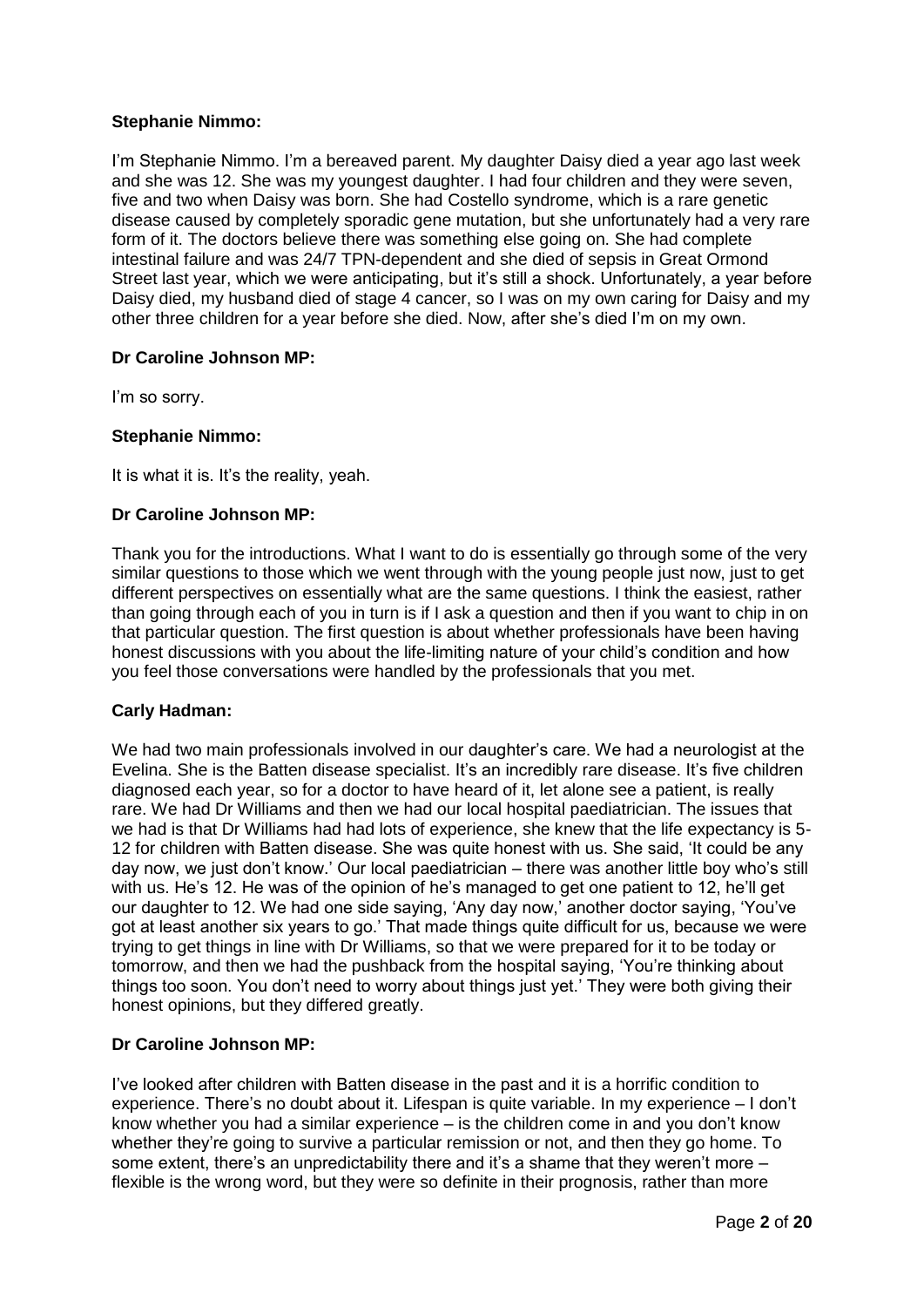variable. Did you find that that made your life and your family's life more difficult than if you had been given a wider prognosis? If somebody had said to you, 'We don't know, but it could be in this range.' Would that have been easier than dealing with two conflicts, do you think?

## **Carly Hadman:**

I think it would have been a lot easier if they were on the same page. Our hospice nurse was our main supporter and she would come to the Peterborough with us and she would hear the doctor saying, 'You've got quite a few years to go.' Fortunately, she came with us down to London one time as well and listened to Dr Williams say there is a big range. It could be today, it could be six years. She heard what we was hearing, so she worked behind the scenes with Dr Williams to get us a big box of end-of-life drugs at home so we were prepared.

## **Dr Caroline Johnson MP:**

Where is it you live?

## **Carly Hadman:**

Peterborough.

## **Dr Caroline Johnson MP:**

I've probably met your daughter. Who is your paediatrician?

## **Carly Hadman:**

It's Dr Brown.

### **Dr Caroline Johnson MP:**

Yes, so I've probably met your daughter actually. Because I was a consultant paediatrician at Peterborough.

### **Carly Hadman:**

Oh, okay.

### **Dr Caroline Johnson MP:**

I may have met her at some point. Anybody else have any comments?

### **Stephanie Nimmo:**

My daughter's condition, it's not necessarily associated with being terminal, Costello syndrome. It's like any syndrome. There's a whole load of variables. I'm in touch with some families in the US where people live to adulthood and actually to about their 40s. The doctors, when Daisy was born, because she was born very prematurely, all they could say was, 'She seems to be pretty poorly. We know nothing about this syndrome. We haven't come across a child with it before.' There's a 1 in 1.25 million risk of having a child with Costello syndrome. They said, 'We don't know if she'll live to her first birthday,' and then we just kept hearing, 'She probably won't make adulthood,' as more and more was happening, but there was absolutely no timeframe. What was very clear to us was Daisy wasn't following the traditional pattern of Costello syndrome from what people knew, again, with it being rare.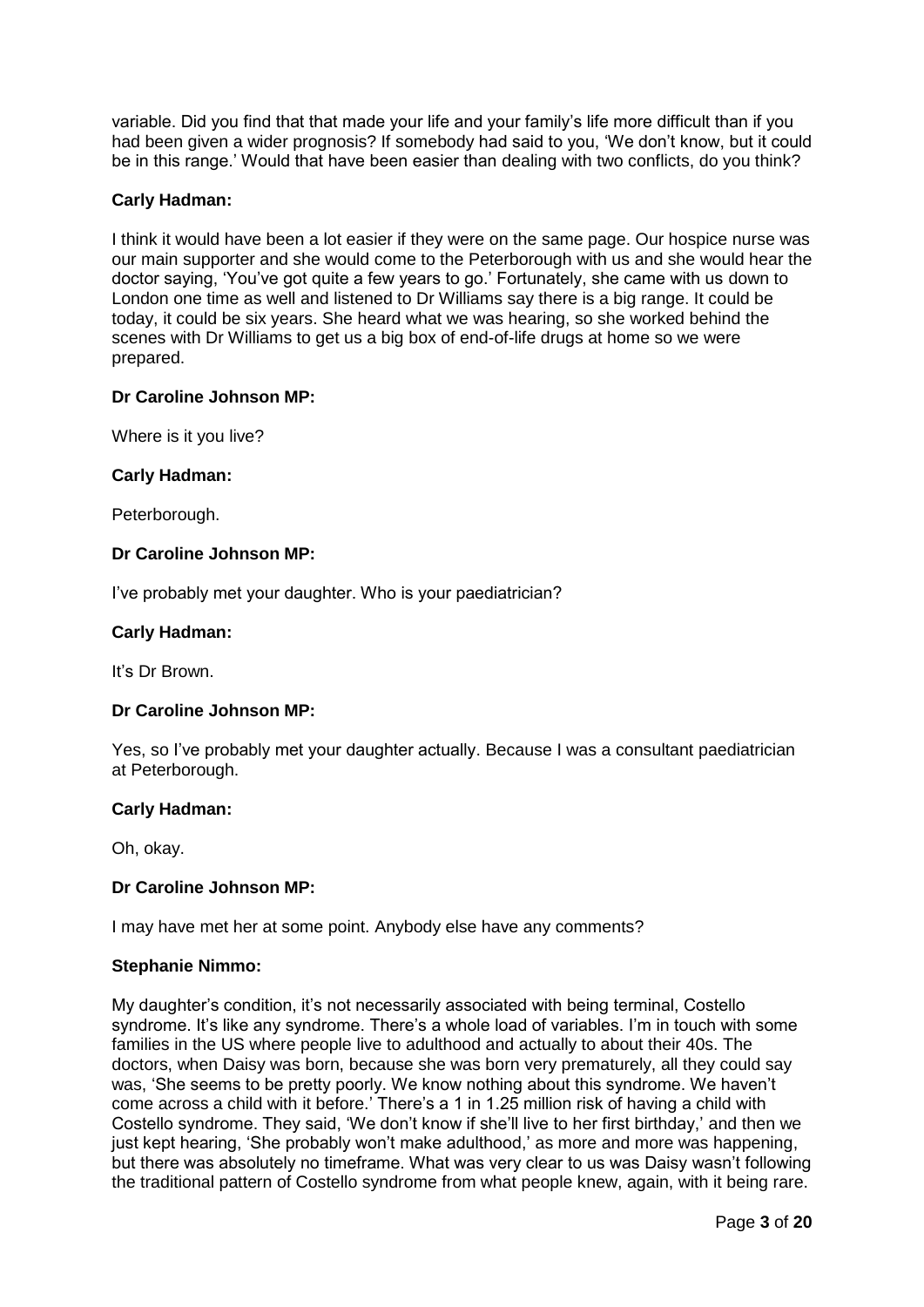While children, it's not associated with being degenerative, Daisy was clearly on a degenerative path. We were in completely a black hole. What I really appreciated from day one, Daisy's neonatologist, she was very open and honest. What was very good, she was a woman the same sort of age as me, same age children. She was just back from maternity leave, so we formed a real bond. She stayed with Daisy till she died as her named consultant. She was very upfront and said, 'I just don't know,' but what she was very good at was making sure that we had the services. She wasn't able to give us any information on Daisy's lifespan, but she found out and I really appreciated that she was honest and said she didn't know, and then I also appreciated what she did do. Things like, when Daisy was in the neonatal unit, she asked me who our favourite GP was in the local practice. Who did we have the best relationship with? She said, 'because you're going to need a really good relationship with your GP.' Daisy was in for eight weeks and she made regular weekly updates to our GP, so that when we came out, he was absolutely up to speed with everything.

## **Dr Caroline Johnson MP:**

That's very good.

## **Stephanie Nimmo:**

Yeah, really good. I would recommend any consultant to do that, to keep that link going with the community.

### **Dr Caroline Johnson MP:**

I wouldn't say that that's something which would be routine practice.

### **Stephanie Nimmo:**

No, I think it was because of this particular individual, and because she was another mum, same age as me, and she just was able to put herself in my shoes. She was the one that also referred us to the hospice. Although all we knew was that Daisy had a life-limiting condition, by six months, Daisy was being supported by the hospice, which was just an incredible lifeline, because we had no extended family and four very young children. One of whom, we didn't know if she would die next week, next year, or live till adulthood and being like the previous speakers having to negotiate adult services. We were really in a black hole.

### **Doug Morris:**

Our experience was similar, but different I suppose in the long run. We got our diagnosis at 11 months for SMA and the neurologist at the time said, 'I'm not sure.' There's different types of SMA – type 1, 2, 3 – and he wasn't sure if he was a 1 or a 2. He said, this was in October, 'Come back in February and we'll see.' With hindsight, I think what he was thinking, is Ben going to get through the winter?

### **Dr Caroline Johnson MP:**

If he does, it would be more likely to be type 2.

### **Doug Morris:**

If he doesn't, he'll be type 1, if he does, he'll be type 2. In that time, we started to build up a great relationship with our paediatrician. We had specialist care from the neurologist, trying to wind up all of the relevant people in the right direction. Then the paediatrician at a local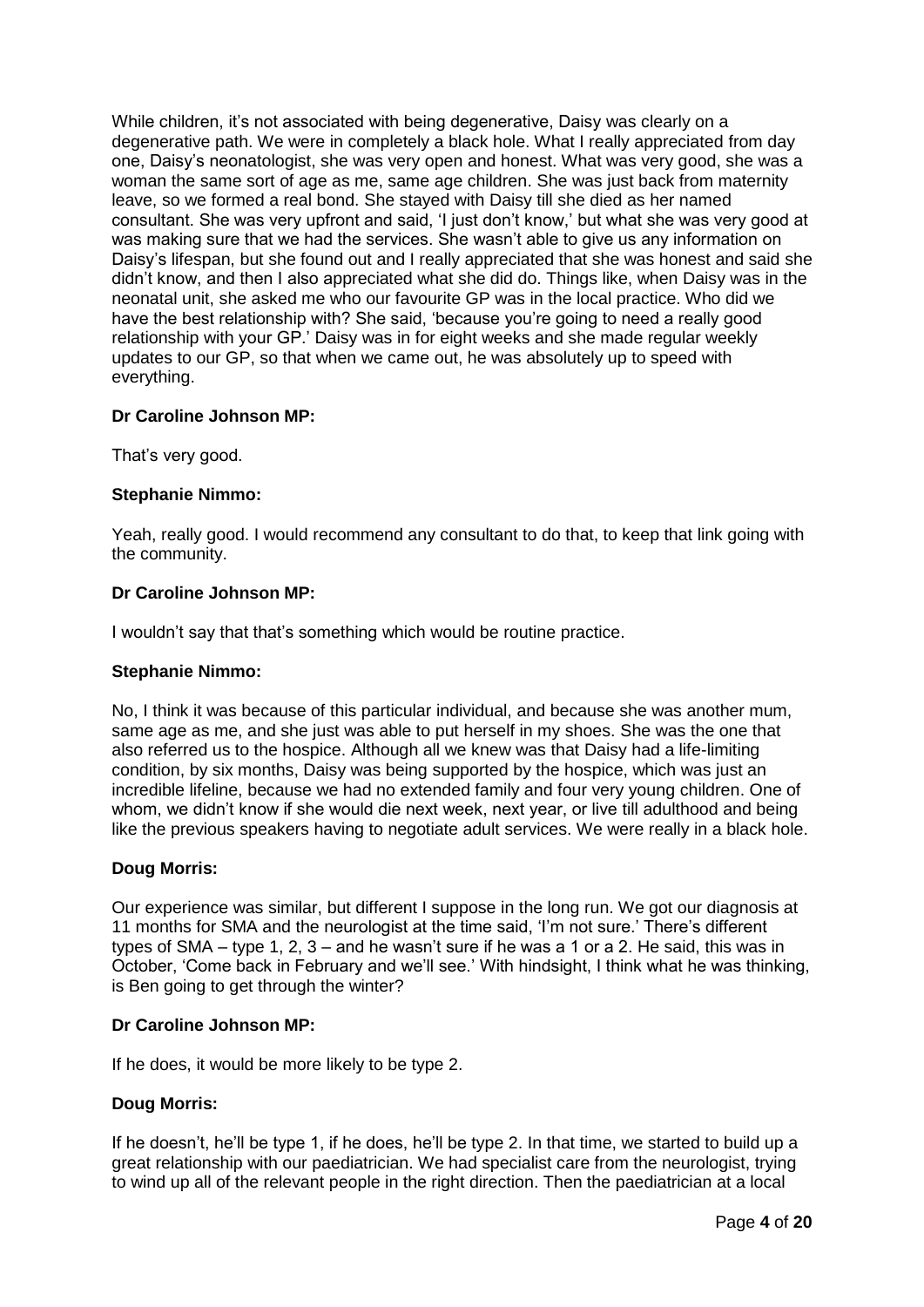level was giving us emotional support. In those early years, I'm not sure that we recognised that we were building up a package of palliative care. The term has never been used in any of our conversations, even for 17 years, but it's there. In that first two years, when I look back -- and I have counted – we had 217 meetings, assessments, reviews of one sort or another, just to get a grip of what needs to be done to manage this little package that we had. When we went back in the February, the neurologist had said, 'Right, Ben's a survivor. We need to plan.' Everything kicked off after that. We didn't get involved in hospices until he was five, because of course, as parents we can do everything we need to do. We don't need help. That was our job, until somebody says, 'Actually, you need help.'

## **Dr Caroline Johnson MP:**

Okay, thank you. Let's talk about personalised care plans. Do you feel that you were supported in helping with your children's care plan, ensuring that it was suitable for you and your family?

## **Stephanie Nimmo:**

I think, again, because of the absolute unpredictability of my daughter's condition, she kept moving the goalposts, so it was really difficult to make care plans and it really fell on me to constantly shout. We would have stages where, at one point, she did a year in Great Ormond Street, she bounced between Great Ormond Street and our local hospital. We thought she was stable before she went in and when she came out she was out on TPN. Then the care plan had to change, because it had to become more medicalised and we had to have more health support. Then, we would try and get in place some sort of regular routine, nurses to take her to school, and then she would be back in hospital. There didn't seem to be the agility among the services to respond to Daisy's ever-changing needs. They were constantly playing catch up and me constantly shouting and on my knees, so if I wasn't the person I was, I don't think Daisy would have had the support that she got. I also strongly believe that Daisy lived as long as she did because she was born where she was. We live in South West London, so we had access to an amazing hospice who fought for us. We also had access to Great Ormond Street and she was referred to palliative services at the age of seven. Our palliative consultant fought for her as well and would come to meetings. Without those two things in place and parents who were just constantly working. I gave up a really successful career, because there was no way I could work and look after Daisy, not when you're a year in hospital. Had we not had all those things in place, I'm not sure if she would have lived as long as she did, and had the quality of life that she did, which was the absolute most crucial thing. Although she was deteriorating, and every year, it would appear new things would happen, like she would develop epilepsy, bladder failure – it was one thing after another – we still were able to support her wishes which were to try and get to school as much as possible, be with her friends, be a little girl, and spend time with her siblings. Obviously, with her father dying, that became even harder, but we made it happen. It was hard, it was really, really hard.

## **Dr Caroline Johnson MP:**

It's a slightly aside topic, but do your children now get good support?

## **Stephanie Nimmo:**

No, we are suffering from the ripple effect of living in anticipatory grief. My youngest son was two when Daisy was born and lived his whole life knowing that his sister wasn't going to be with him forever, and then to have that curveball of his dad dying as well. We are allegedly under CAMHS, but CAMHS cannot give the level of support my son needs. They are great at treating and streeting. We get support from the hospice, but for my soon, it's always too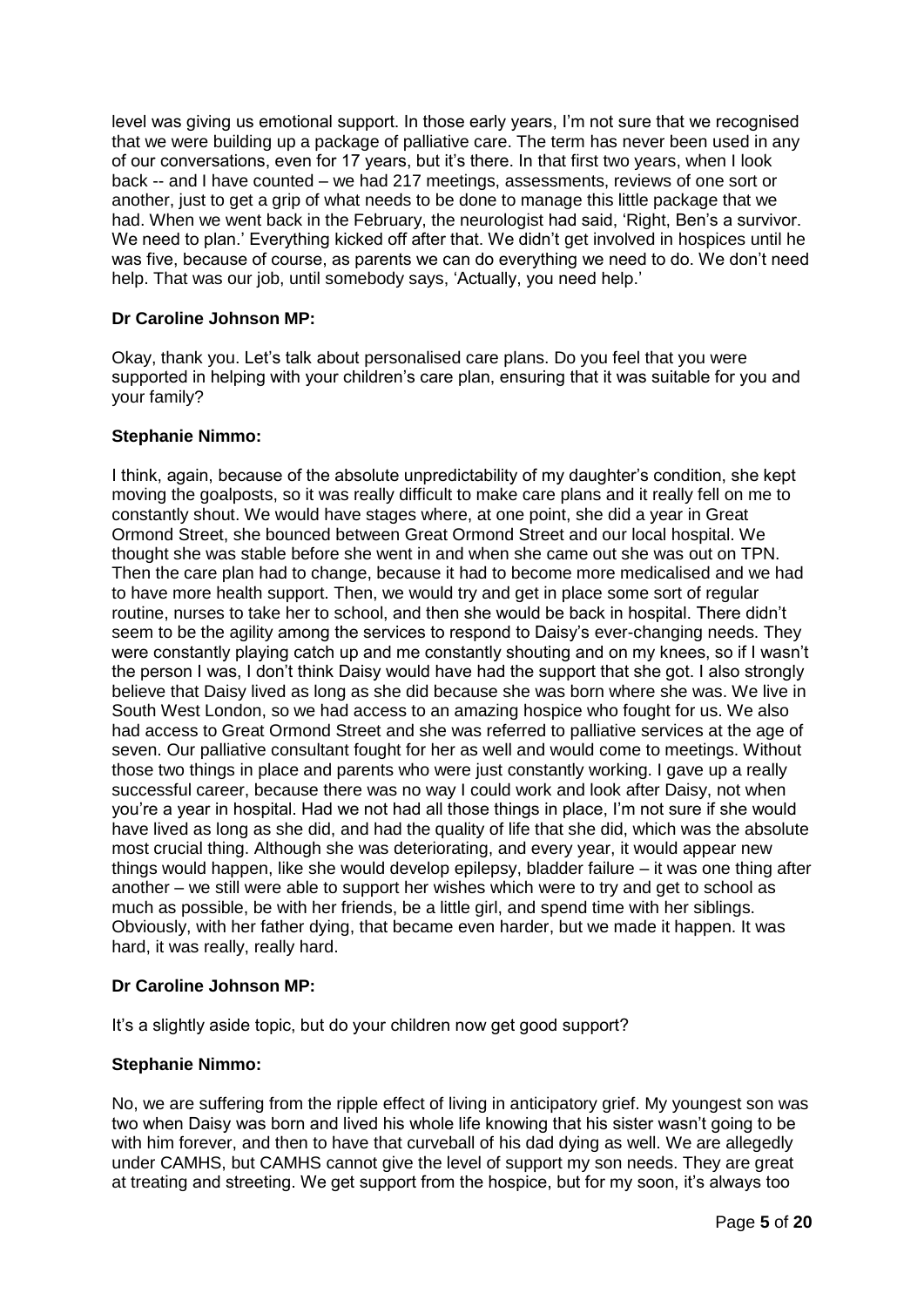close, it's too raw to go back to the hospice at the moment. I'm having to pay for psychotherapy support for him. That's why I used to keep fighting and fighting for the support for Daisy and to enable her to go to school and for me to have nights of sleep, which I think is a human right. I used to say, and my social workers would absolutely remember this, 'My children have one chance of childhood.' Not just Daisy, Daisy has one chance of however long or short it is, but also, my other three are as severely impacted as the child with the lifelimiting condition. It's a whole family and I think the system just tends to look at the child and not the knock-on effects. It was only when my husband was diagnosed, and he was stage 4 on diagnosis, that suddenly it was all systems go and we got a big care package. They did try and say to me, 'We will take Daisy into care,' which was just horrific. It's like, we'll take that problem out, so you can look after your husband. Then when my husband died, I spent the year after he died, which was the last year I had with Daisy, fighting to maintain that care package, because I had review after review where I was basically told, 'That was an emergency package while your husband was ill.' The implication being, now he's dead, you don't need that care because you don't have to look after him as well now. Again, without our palliative consultant, she fought and fought and was on the phone to the CCG constantly saying, 'You cannot do this to this family.' Even after Daisy died, she phoned up the CCG and said, 'Do you know that the last year that this woman had with her daughter was spent fighting to maintain a care package?' Which was a really good care package, because it enabled me to have a break. It was what should be, it shouldn't have just been put in place as an emergency. It should have been what I should have had and what other families should have.

# **Dr Caroline Johnson MP:**

I'm sorry to hear this. You're incredible.

## **Carly Hadman:**

We were given a care package. Not through social care, we had issues with the social worker. She turned up one day and then we didn't see her for a year and then she sent somebody else who said, 'What's wrong with your daughter?' So, we had to repeat it all over again. She said, 'We'll get you some help,' and then went away, we didn't hear from her. Six months later, they sent another lady who said, 'What's wrong with your daughter? Oh yes, we need to get her some care.' We basically gave up on having a social worker. When Effie – six months before she died she had a seizure. She was in hospital for about three weeks. They still couldn't stop it, so we took her home, and at that point, the health specialist got us our care package. They approved two overnights per week through an agency, but the agency couldn't find anybody with the right skills to help with Effie. They found somebody that could do one night every other week, but they couldn't find an extra person. At one point they did send us a lady. They said, 'Chat to this lady, see what you think. She's ready to start.' She'd been working in an old people's home as a carer and I said, 'Do you have any experience with children?' 'No.' 'Any experience of seeing a seizure before?' Effie had a seizure every couple of minutes. She'd never seen a seizure before. She'd never tube fed a child who was having 52 doses of medicine through a tube every day, some through the night. She'd never used a tube before. Effie would be suctioned so she could breathe maybe three or four times a night. She'd never suctioned before. They were sending somebody that really couldn't look after Effie at all, so we just had to plod on, just do it ourselves. We had a three-year-old to look after, so we weren't getting any sleep, and having to look after a child 24/7 with Effie's needs. I don't feel we were supported. In terms of help at home, we weren't supported at all.

# **Dr Caroline Johnson MP:**

Okay. How was it for you?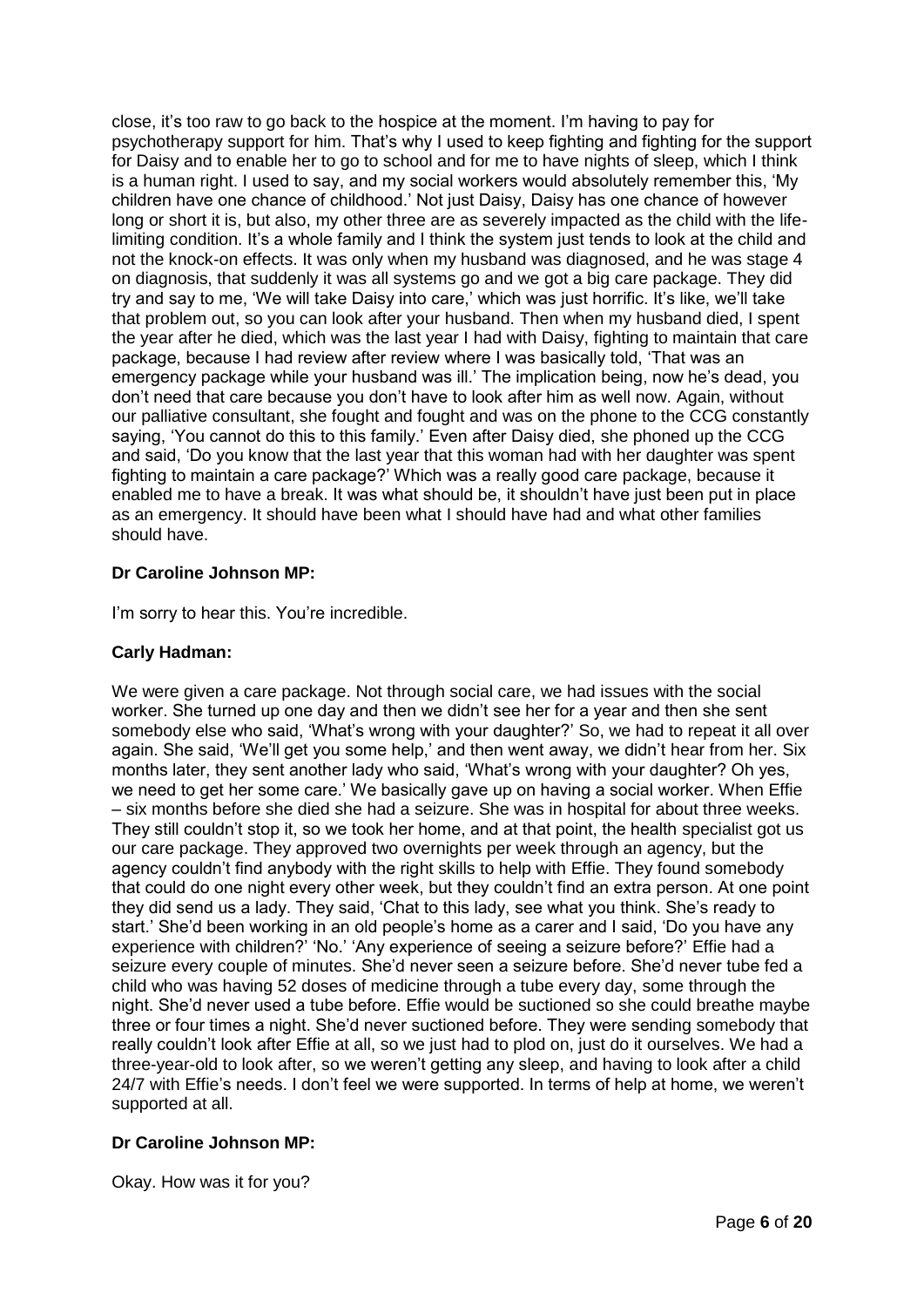# **Doug Morris:**

We've got four care plans.

## **Dr Caroline Johnson MP:**

Okay! Are you following any of them?

## **Doug Morris:**

One for home, for our continuing care service. One for school and one for the community, when he goes on short breaks and working with social care. One in our hospice. If we put them all together to create a super care plan, it would be brilliant, but of course, we can't do that because health must have theirs, education must have theirs, and that's disappointing. We've been involved in writing all four of them and I just got great at cut and pasting, because I'm just giving them exactly the same information and just popping it into the forms. That's if you can get an electronic form off them. 'Can't do that. Data sharing.' Data sharing can get in the way, not only when you're working with one service, but across services. It is used as a vehicle to act as a barrier, rather than an enabler sometimes. Absolutely recognise Data Protection Act, etc, but sometimes that can be a challenge.

## **Dr Caroline Johnson MP:**

Now people have migrated on to this NHS.net email, that shouldn't be the case. Prior to that, there was this reluctance to email unsecure documents on an insecure line. Now with NHS.net providing a secure email for the health professionals, it shouldn't be a barrier to sharing information in a way that it perhaps was even as much as a year or two years ago.

### **Doug Morris:**

I think we can look at a utopian world of data sharing, certainly in local authorities and CCGs.

### **Stephanie Nimmo:**

That's just the NHS side.

## **Doug Morris:**

They do work on disparate systems. The STP process, where they're trying to bring those sort of technological challenges onto one platform is taking time and within the NHS England mandate and the STP work, the five-year plan to overcome those technological difficulties, it will help, but when you're sharing it outside of the network with public email addresses, that is sometimes a challenge that people feel unable to do. As we're moving into transition, getting adult services to engage in this is equally challenging. Just re-echoing what you were saying about social care and health working together. The way they should dovetail with our cohort is challenging. I think sometimes social care working under section 17 in the Children Act, look at our kids and go, 'This is health,' they pass it on to the CCG or whatever and say, 'We don't know what to do with this.' There are some elements of what they should be providing. Equally, things like short breaks that CCGs could be commissioning in a better way through hospices and other sources are saying, 'Oh, it's short breaks, that's nothing to do with us,' under the Chronic Illnesses Act. You ask yourself – you're stuck in the middle trying to say, 'We need something. Why don't you just create a joint commissioning strategy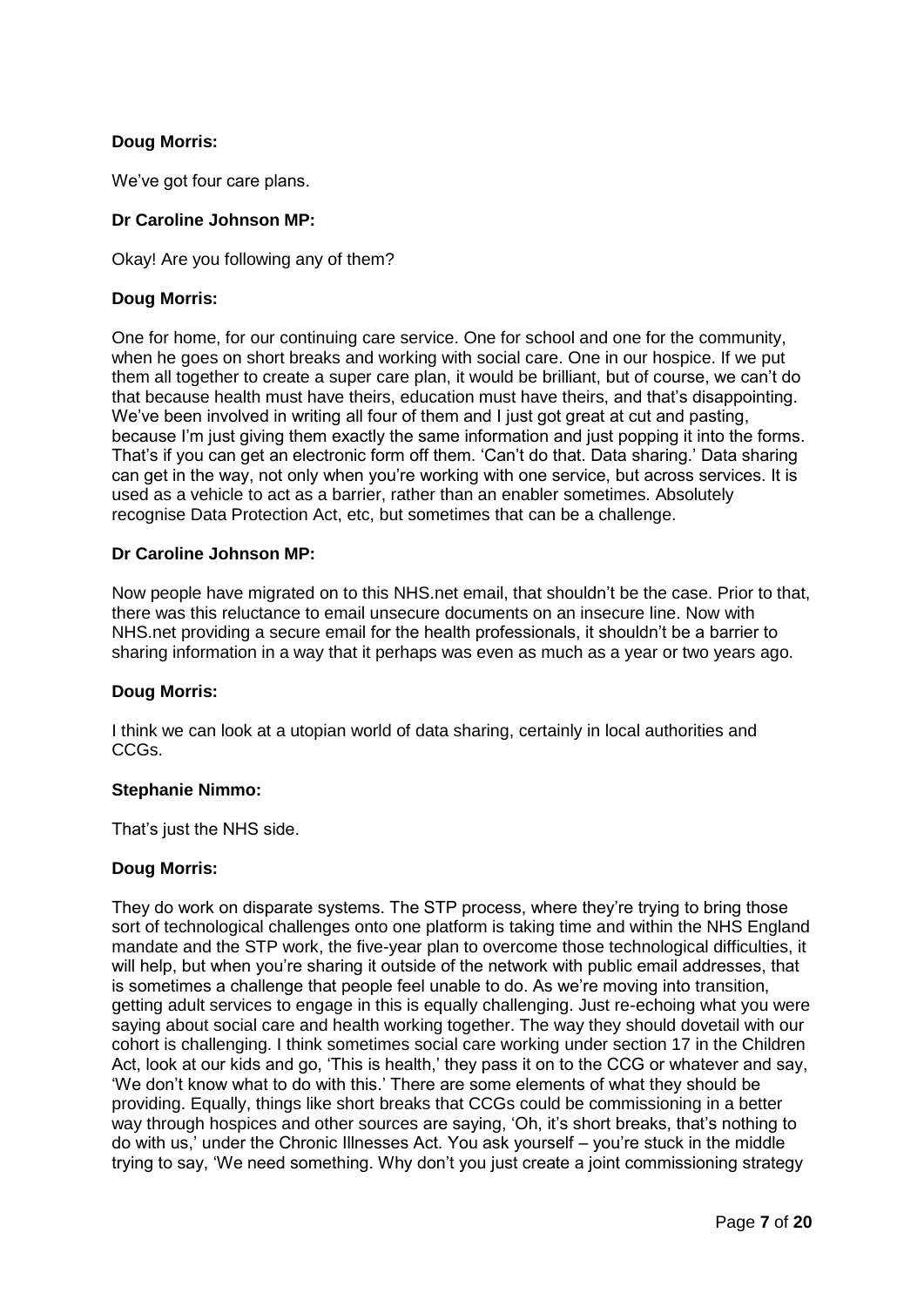and deliver us what we need? Talk to each other.' That is often the challenge. We're the ones stuck in the middle having to deal with it.

### **Stephanie Nimmo:**

Yeah, coordinate it.

## **Dr Caroline Johnson MP:**

How much is the short breaks a challenge? One of the things that's very clear is that if you want to go out for the evening and you have a child who is fit and well, then you can get a babysitter to look after them very easily. Much, much, much more challenging if your child has complex needs. The short breaks should be there to support you in that, but I've seen people…

## **Stephanie Nimmo:**

I hate the term short breaks even, because it implies the wrong thing. It should be called regular funded respite. Guaranteed. Short breaks sounds like it's a treat, but actually, I think all of us would agree, having a full night's sleep is not a treat. That is something that I constantly say it's a human right.

## **Doug Morris:**

It's a luxury.

## **Stephanie Nimmo:**

When we did have nurses in, my husband and I weren't allowed to leave the house, because of Daisy's TPN. The other problem – I think you alluded to it as well – is that you can have a short break package or a respite package, but then you don't necessarily have the staff to fill it.

### **Carly Hadman:**

That's only funded a carer, not a nurse.

## **Stephanie Nimmo:**

That makes me so angry. That was what happened to me. A child with a Hickman line on 24/7 TPN, who needs all her drugs given via infusion, cannot be cared for by a carer. A child that's having seizures constantly cannot be cared for by a carer that needs class A drugs, and yet, that's what happens. That's how they try and cut costs. They can say, 'We are giving you X number of hours,' however, it's the quality of the care that you need. We had to have IV-trained nurses and, as we know, there's a shortage of IV-trained nurses. Daisy often just didn't go to school, because if I couldn't go to school because I have one of my other kids off, because I would have to be her one-to-one, she didn't go to school. Yeah, that's how they try and get around it to cut costs is carers. You can't sleep, because you have to get up to administer ketamine in the middle of the night, or morphine, or set up an IVinfusion. They're a waste of space. They might as well go downstairs and load your dishwasher for you or something, rather than trying to care for your child. Not a waste of space, but in terms of the needs of the child.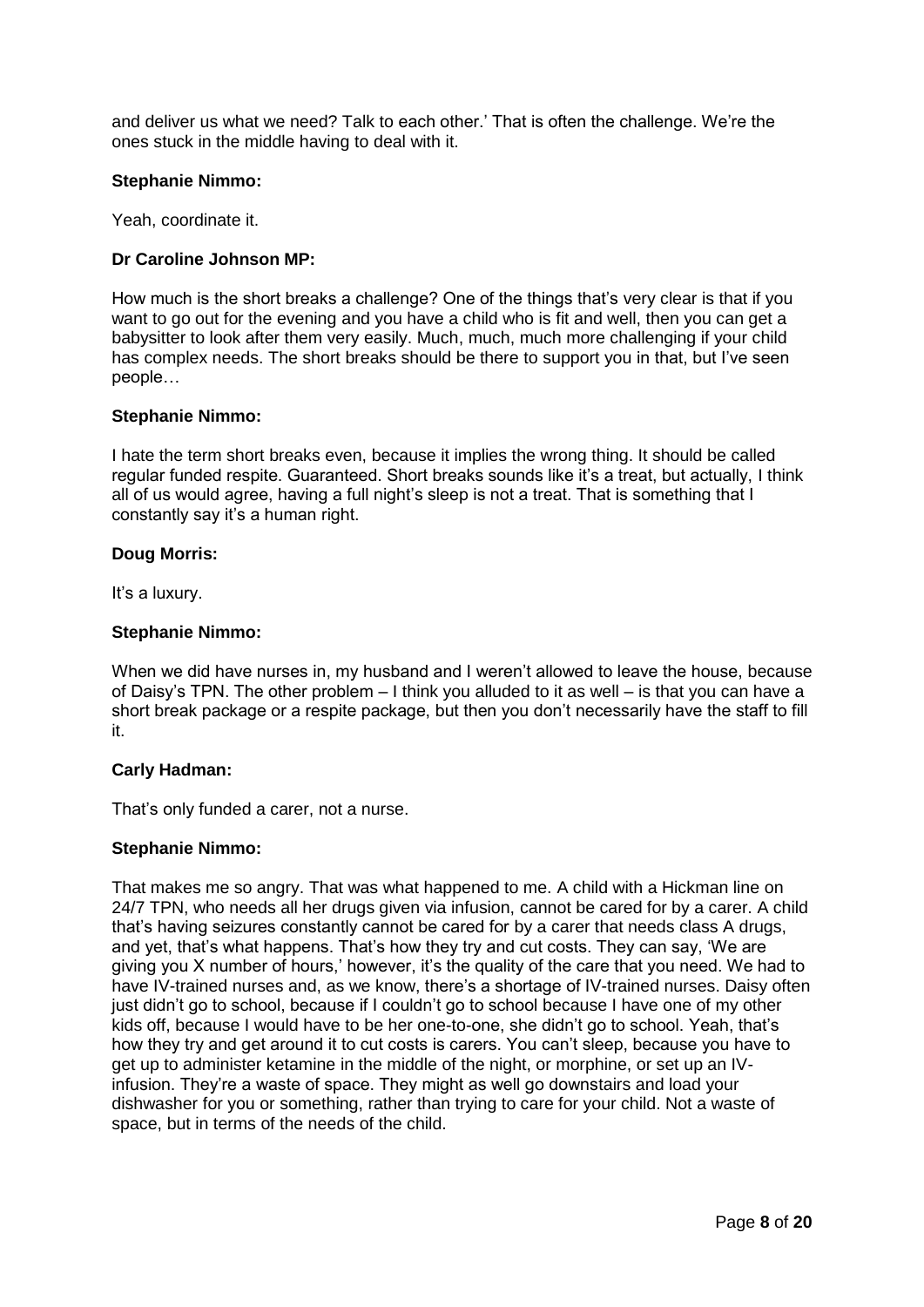## **Carly Hadman:**

They can help with bed changes.

### **Stephanie Nimmo:**

Yeah, that's about it. Or the fun stuff, like reading a story, or playtime and you do all the rubbish stuff.

## **Carly Hadman:**

Yeah, make you miss that.

## **Dr Caroline Johnson MP:**

What about the flexibility of those hours? I've heard people say to me, 'We get the respite time, but actually, it's got to be this particular week and that isn't the weekend of my brother's wedding,' or a big family event or whatever, which is actually when the family would like to be able to have some respite care to go to that. I've also seen over time, genuinely children have been admitted to hospital on a Friday evening and I've said to the nurses, 'What have they come in with?' Essentially, they might have got a bit of a cold, but some of it is actually about the family have got a big event and there's just no other childcare available. I understand completely why that would happen, but to me, it's a failure of the system that hasn't provided for that care. Would you agree with that?

## **Stephanie Nimmo:**

Absolutely. What I've found, I used to complain about this, is that I could get respite care during the week and during school term time, but if I needed something during the children's school holidays, it was so hard. When you've got other children in school. Or weekends. Weekends are so hard. I used to look forward to Monday. I would have, in the end, in the last two years of Daisy's life, I had guaranteed two nights a week at the Children's Trust in Tadworth. That was funded by the CCG. That was because my husband was ill. That was a Monday and Tuesday. My other kids were in school. I had to take Daisy to one of my husband's oncology appointments, because I had no one to care for her. It was a really important appointment and I needed to be there because he needed me there as well taking notes. That's where it becomes really, really serious. Again, I think it's a balance of limited availability of the appropriately trained staff to deliver respite, and then the joined-up thinking between CCGs and social services to understand what the family needs and surrounding the family and providing a package that is relevant and responsive to their needs.

## **Dr Caroline Johnson MP:**

We talked a little bit about sharing professionals. The other question is about whether you feel you've got someone that was coordinating, somebody that was in charge. Did you feel that you had one specific medical professional or one specific consultant that was overall in charge and you knew who that was?

## **Doug Morris:**

Yeah, I think we've been led by two. That is the neurologist and the neurology service, which when we are having specialist appointments, specialist reviews in Oxford John Radcliffe, they have brought together respiratory, physio, gastrostomy, all the various components just to ensure that there is a coordinated leadership from the specialist perspective. In the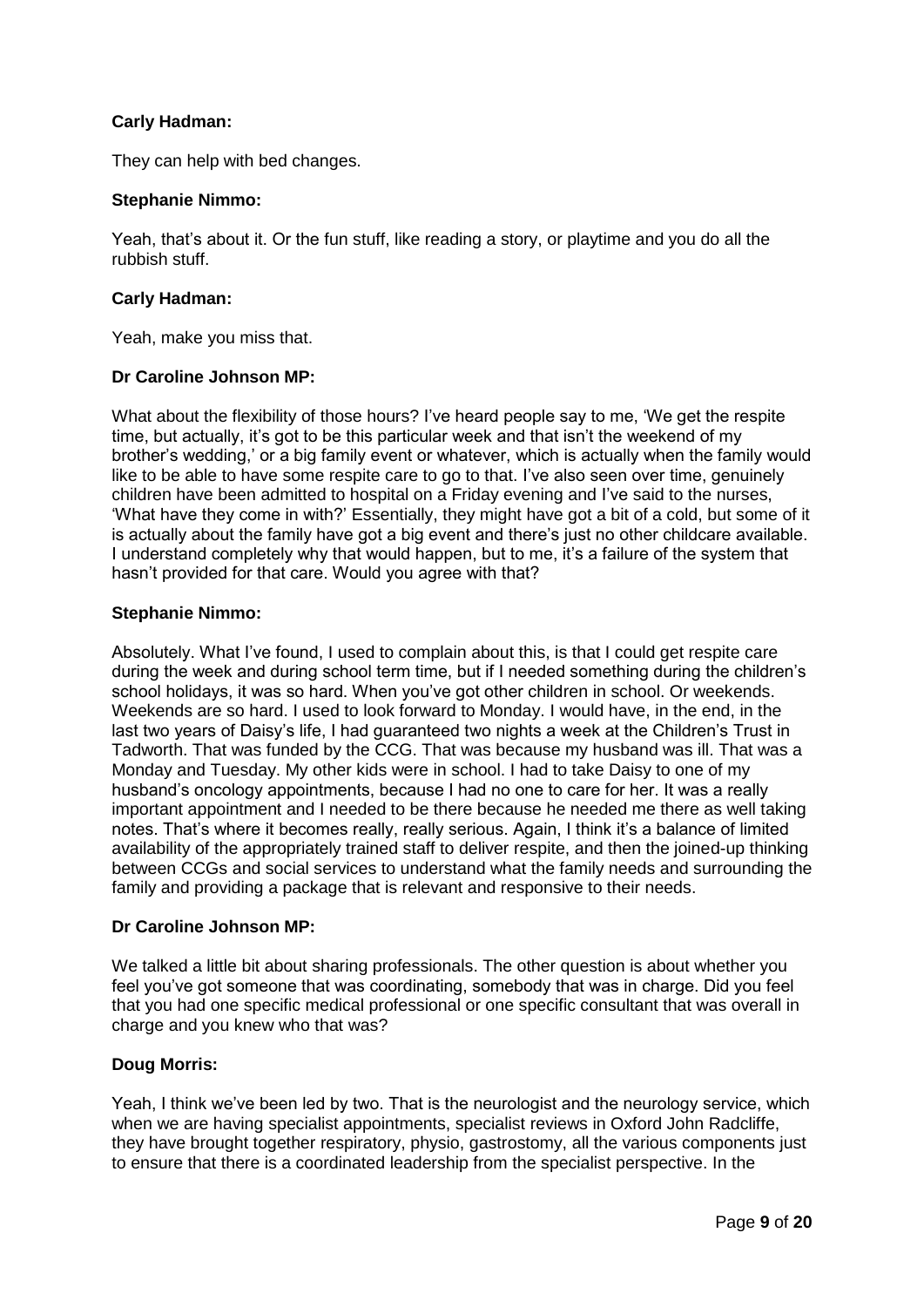community, paediatricians led it and certainly, the early years, I think most of the services deferred to our paediatrician and wanted her view.

## **Dr Caroline Johnson MP:**

So, yours has been relatively well led?

# **Doug Morris:**

Yeah, I think it was and the paediatrician was well respected as well. Not just in respect of us, but within the community. We had a good lead. There were times when social care or education needed to step up to the plate and she did the pushing, if you like, so we were comfortable with that and that has been transferred to a new paediatrician because she then decided to retire and go skiing. Inconsiderate I know. He's taken over the mantle. As we're discussing transition now, I fear that that is going to get lost. We will start to see disparate specialist processes. Respiratory, neurology, orthopaedics start to create different channels in our normal life, or Ben's normal life, and I'd like to echo a little bit of what Lucy said, in that she's having to take over a lot of her own management, and that's something Ben's got to do at the age of 18. He's echoed his lack of interest in trying to do that, thank you very much indeed, and he's going to leave it to me. That's where we have to encourage and support agencies to not just at the tick of the clock all of a sudden switch over to Ben. Part of the process has been that we've had to ensure that people will refer to us until Ben says he's ready. I've had acknowledgement from everybody on that and I'm probably pretty certain that not very many people would be able to manage and achieve that goal, because they will be pushed by services and led by services, rather than me being a strong advocate, as I'm sure others have been too. You have to be a strong advocate, otherwise there is this sense, and I hear it from other parents, you get pushed around.

## **Dr Caroline Johnson MP:**

How much have they started to prepare Ben for the transition?

# **Doug Morris:**

We started planning and talking about it two and a half years ago. I hate surprises, so what we started doing is trying to understand what we were looking forward to, what we were looking into, what we've got now, what are the likely scenarios as Ben moves forward. By doing the groundwork and planning over the last two years, literally last week we had an adult continuing healthcare assessment and there was a pile of information that has reinforced everything that we get in paediatric services delivered and transferring that, to what extent we don't know yet, into continuing healthcare in adult services. His need won't change, because his needs are what he needs. What support we get, don't know yet. What I've always found fascinating is that with all the best will in the world, assessors come to speak to us, take down all the details, and they'll say, 'Thank you very much indeed, we'll take all that away and then we'll present it to a panel of commissioners who will decide.' Those commissioners have never met Ben. I find that incredible. I was just thinking about it at the back of the room. You can almost liken it to the generals leading the battle in the First World War, 10 miles from the front. It's not surprising things goes wrong. Commissioners need to get closer to parents like us and understand what we have to deal with before they can really make the right commissioning decisions. Not on an individual basis but at a wider level too.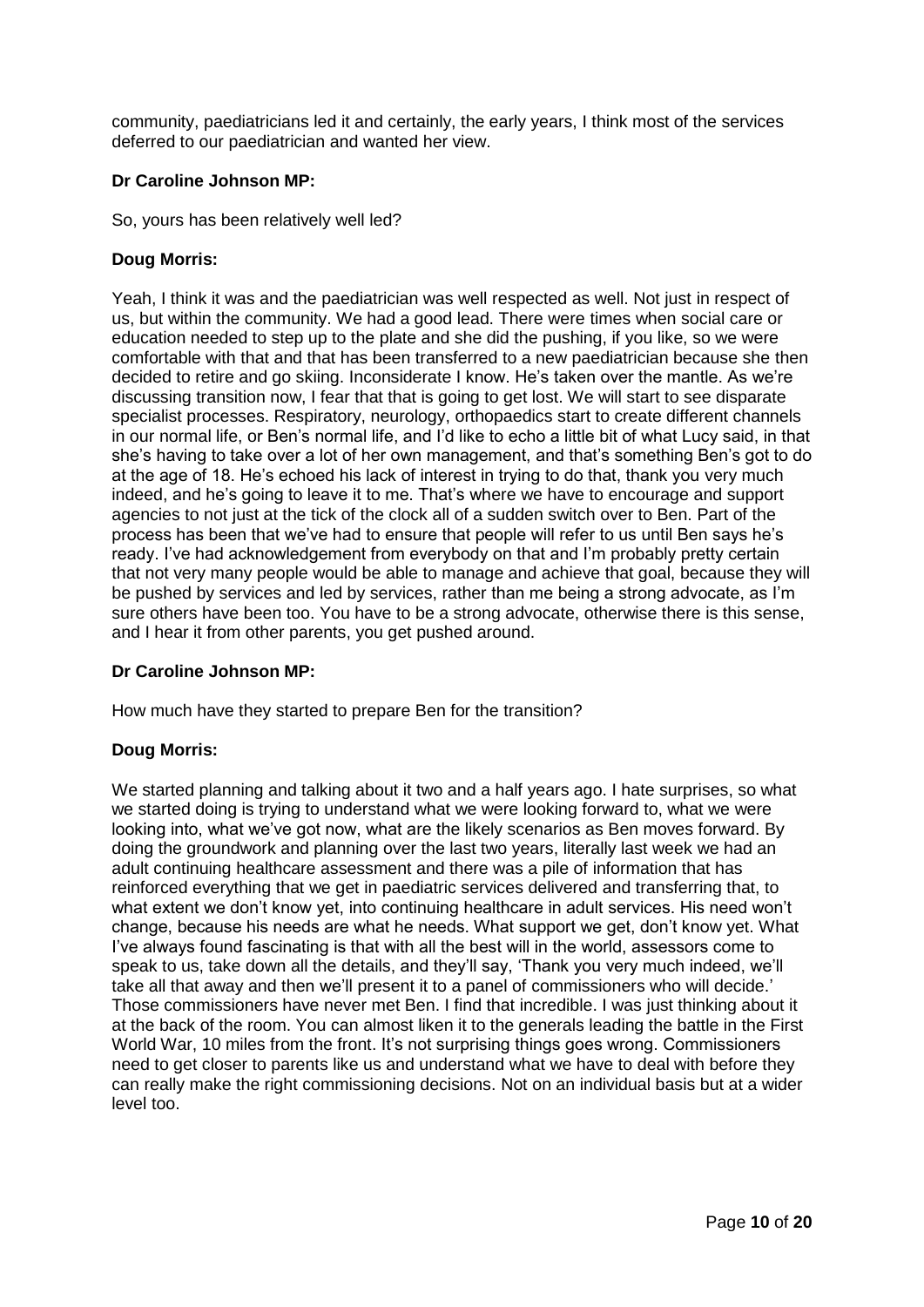## **Dr Caroline Johnson MP:**

How do you feel that they prepare you for it? As well as the child learning to be prepared for making their own decisions, a parent who has been a powerful advocate, it's almost a fulltime job for years and years, has to also...

## **Doug Morris:**

We've got to let go. Absolutely right, yeah.

## **Dr Caroline Johnson MP:**

… let go. How do you feel that the transition actually acknowledges that and helps to prepare the parent for allowing that to happen?

## **Doug Morris:**

I've not read anything. You can fill a library with what's been written on transition. I've not seen anything that says, 'and this is what we're going to do to let the parents down.' In the planning process that I've been through so far, I probably went through that epiphany about 12 months ago. It dawned on me that while I created spreadsheets and documents and everything for what needed to be done and I was thinking, what am I going to do? I'm not going to be needed. That's when you start to think, well, okay, what am I going to do? You have to learn to let go, which is probably the right thing to do for Ben, but to what extent? And Ben has to take over.

## **Stephanie Nimmo:**

Ben's cognitively able, isn't he?

## **Doug Morris:**

Ben is mentally well.

## **Stephanie Nimmo:**

He's got normal cognition. He's not got a learning disability.

## **Doug Morris:**

Yeah, he's got a physical.

### **Stephanie Nimmo:**

If Daisy had reached and her cohort – Daisy's peers, when they reached transition, they've got a learning disability. The job never ends with parents.

### **Doug Morris:**

Quite.

### **Stephanie Nimmo:**

I know parents who are parenting adults in their 40s. It's one thing when the young person – so, Lucy and Junior were able to stand here and talk about their specific experience. Daisy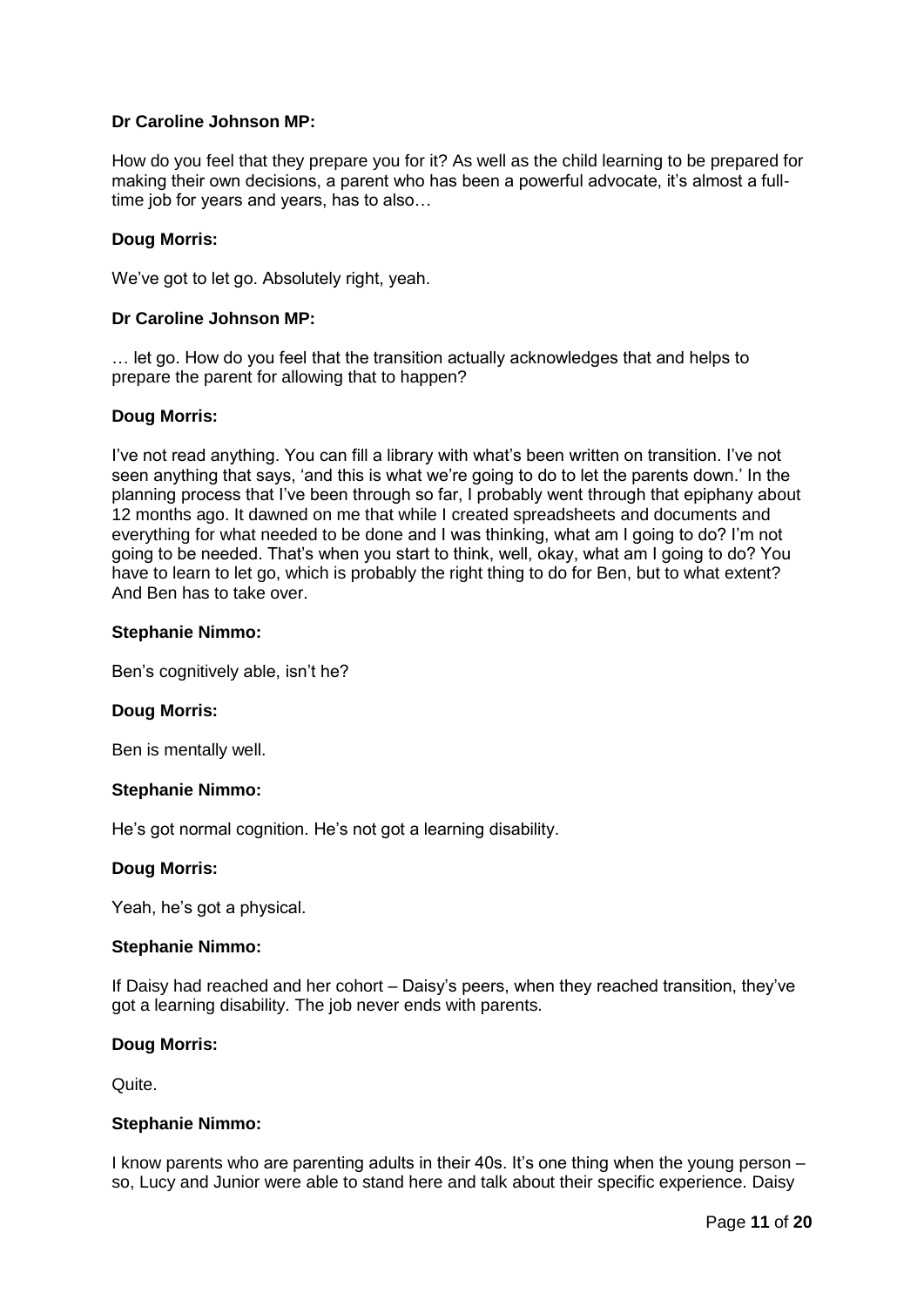couldn't have done that at that age and she would still need a parent. People with a learning disability still need people to advocate. There's assumptions made with transition that the young person will then take on speaking for themselves, but then there's this whole… and a lot of genetic diseases are associated with a learning disability as well.

## **Doug Morris:**

When you go through the domains on continuing healthcare, there is cognitive ability within there and that is assessed, and whether or not you're subject to the Mental Capacity Act, but there is also this presumption, to a greater or lesser degree – rightly or wrongly, I don't know – that parents can actually follow. That shouldn't necessarily be the case.

## **Stephanie Nimmo:**

Look at my situation. One of the parents died and what certainly happened to me when Daisy was alive, I was told by the social worker, in a meeting, because her care was so complex. I could not leave her in the hospital. Even in Great Ormond Street. When she was in intensive care, end of life, I had to catheterise her Mitrofanoff, because they so rarely have kids in with a catheterised Mitrofanoff.

## **Dr Caroline Johnson MP:**

Really?

## **Stephanie Nimmo:**

Yeah, because she had a particularly difficult one, as always. The social worker said, 'If anything happened to you, Steph, or if you needed to go and care for your children or something happened, we don't know what we would do with Daisy, because we couldn't just put her into the children's ward.' The hospice – sometimes she could not have a respite stay at the hospice because they didn't have enough trained staff, because if Daisy was in, they couldn't take her trach vent out, for example. It was Daisy or one of the complex, you couldn't have two complex children. It's almost like the more complex your child is, the more they've got going on, the less there is available to support you, because it's more expensive and there's more training needed.

## **Carly Hadman:**

That's so much pressure on you.

### **Stephanie Nimmo:**

Huge pressure. It was a huge pressure just to stay alive! Just basically, that was it. Talking about coordination of care – the care that she needed, so things like the specialist IVs, putting up TPN, catheterising the Mitrofanoff, dealing with seizures. She was dual-sensory impaired, so I used sign language to communicate to her. It all fell on me. There was nobody else. As I mentioned, our neonatologist, that was only because of personalities. She stayed with us and remained Daisy's coordinating local paediatrician, although she was a neonatologist, because she had the common sense to see that nobody else would just get it. She would do things like write letters that would go in to A&E, because we didn't have open access to the ward. We always went through A&E. We could never go to a GP. Everything went through A&E, even if Daisy had – well. Daisy didn't just have a cough. Everything had to be IV. Everything, just a rash that needed cream, always through A&E. There was a note that our neonatologist wrote that stayed in A&E that basically said, 'If Daisy's mum thinks Daisy is stable enough, then I trust her judgement.' That was because we worked and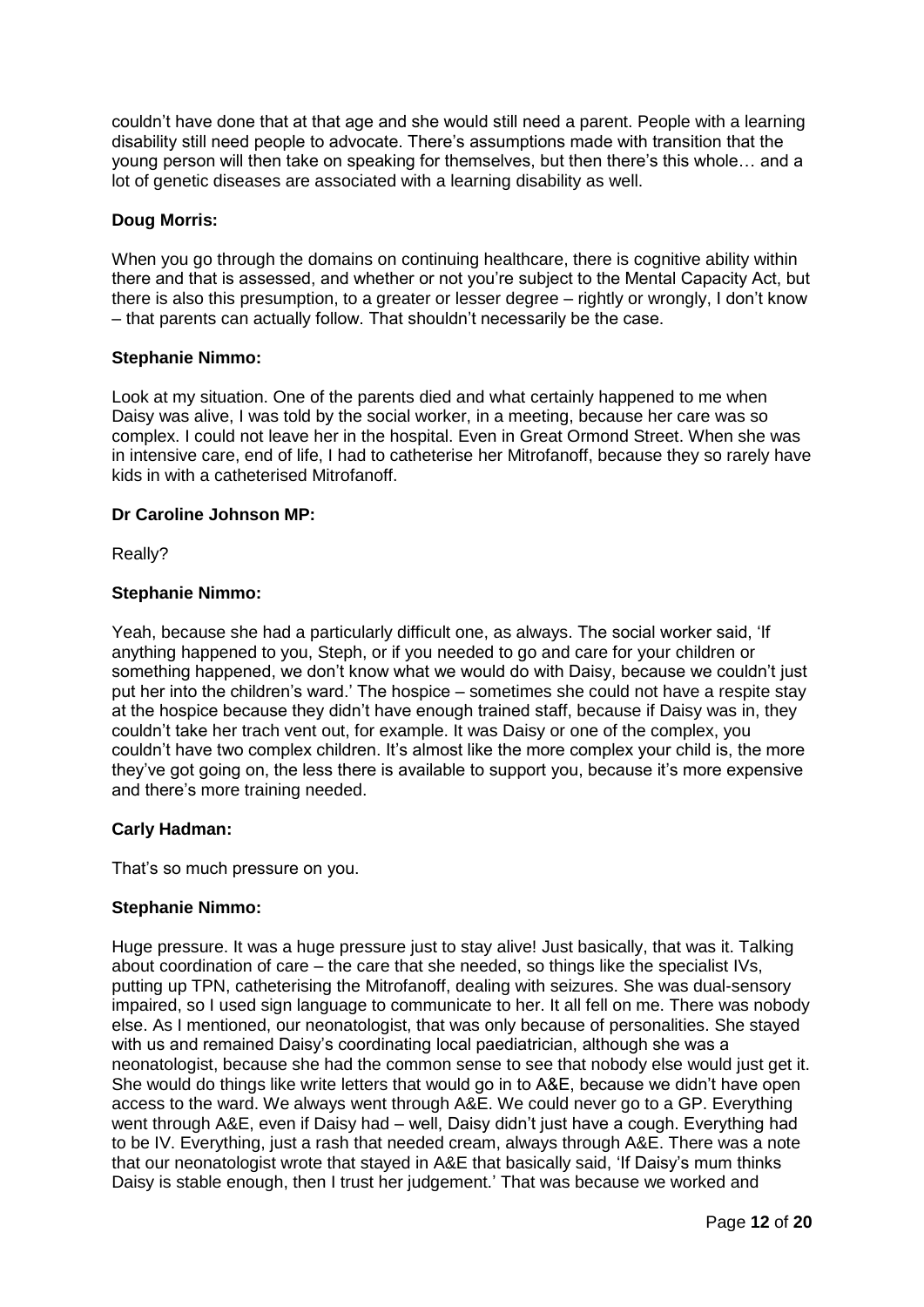collaborated together. From the tertiary hospital point of view, it was really only when Daisy was referred to hospital palliative care services that I felt I had someone else coordinating and advocating who could then coordinate the tertiary services in GOS, because as you know, they're all very, very specialist. Everyone operates very much in a silo. There's no general people. It was palliative that began that really began that joined-up thinking and then began that liaison back to the community. I don't know how much of that was actually their role and how much of that was, someone needs to sort this out and someone needs to take some pressure off Steph having to do all of this, as well as liaising with schools and social care.

## **Dr Caroline Johnson MP:**

My understanding is there should always be somebody, but which consultant you choose, to some extent, depends on the child's condition. To some extent, depends on, like you say, the personality of the parent and who they gel with really. Everybody's different. Do you think the people that were caring for your child had the right skills and the right knowledge to be able to do so? We've heard about Junior and his [trach care 43:24] and sometimes not getting nurses that had the right skills. How did you feel about that?

### **Carly Hadman:**

In terms of at home?

## **Dr Caroline Johnson MP:**

At home, in the hospital, both.

## **Carly Hadman:**

We absolutely can't fault Peterborough Hospital. It was amazing. Everything about it, the staff to the synergies.

### **Paul Hadman:**

I think with having the other child in that hospital as well, they've had that experience. They were very, very different children, but similar. They knew they had to ask us where we were and what we would do. Yeah, they understood.

### **Dr Caroline Johnson MP:**

They shouldn't be talking about one child with another child's parents.

### **Paul Hadman:**

No, no, it wasn't like that. When we walked in the door and we said, 'She's got Batten disease,' because she was diagnosed in Leicester, because we lived in Leicester at the time, and then we moved. They always took the disease a little bit more… We've spoken to doctors where they've Googled, because they'd never heard of it. Having that little bit of knowledge, they've had a child in front of them, helped us a lot.

## **Dr Caroline Johnson MP:**

I would say most paediatric places I've worked have had at least one child with that condition.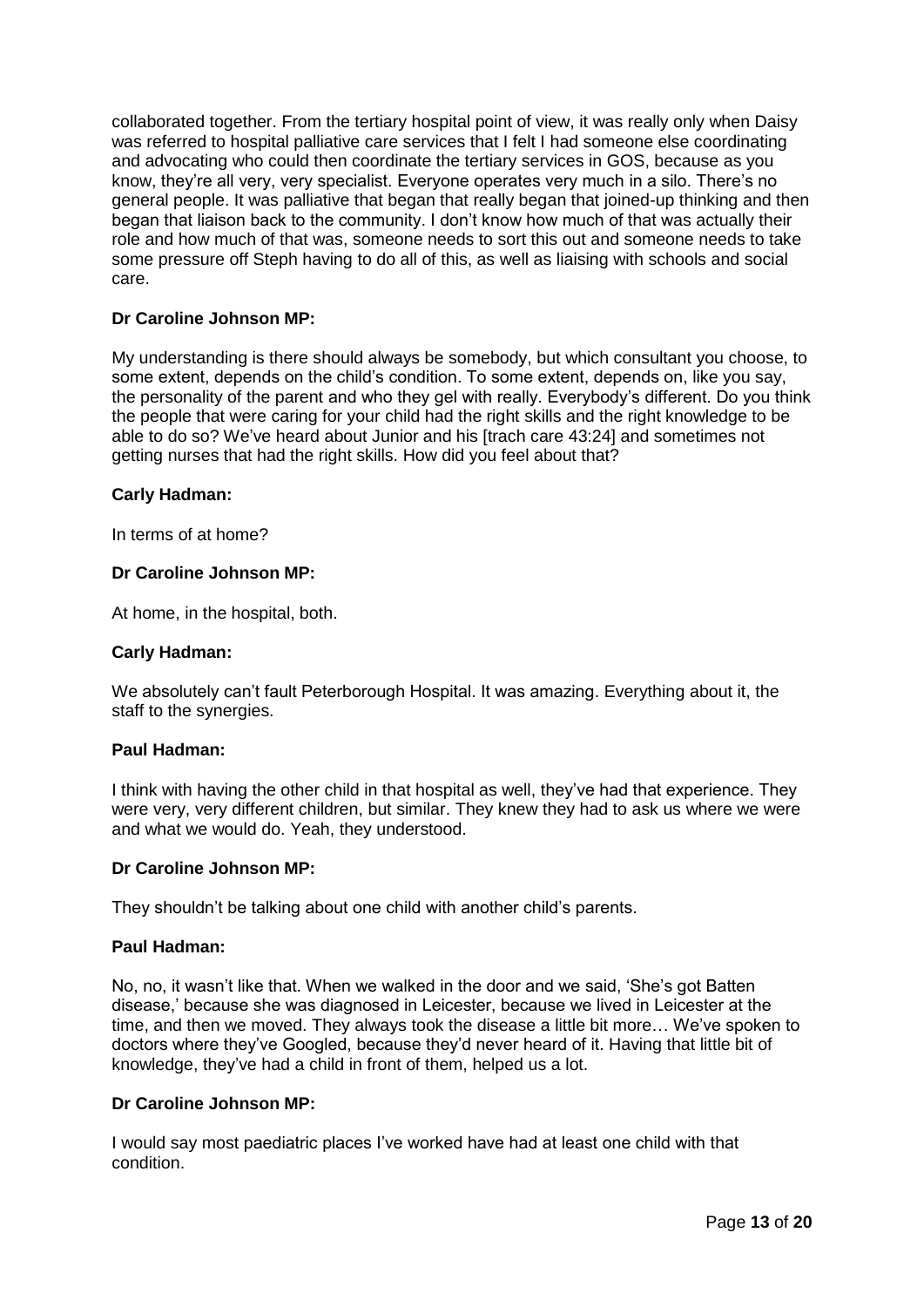## **Carly Hadman:**

In Leicester, they hadn't, and whenever we went into Leicester – it's normally the seizures that go along with the disease – we saw one doctor in the assessment unit go on to Google.

### **Stephanie Nimmo:**

I'd see that all the time. I'd see Costello syndrome brought up in the nurses' station and they'd be Googling, and of course, every child is different. They may have diagnosis, but how that manifests is different and so they would look and think, oh yeah, look, there's young people in America in their 30s doing Saturday jobs and living semi-independently, but that is one absolute extreme and then we have other extremes. There's information out there, but it's the child. They're a child with the genetics of their parents that could be non-Batten disease, Costello syndrome, SMA, that could be other things, and that's what they now believe with Daisy. She's in the 10,000 Genomes Project, looking at potentially there's a mitochondrial thing going on with her. That double whammy.

## **Doug Morris:**

Just thinking back to those early days when nobody had heard of SMA, it was almost a standard phrase with the books under my arm saying to people, the first time I've met an OT or a physio or a respiratory this, that and the other, 'Have you come across SMA before?' As much as they were saying, 'No,' their view was, it didn't matter because they were looking at their discipline, but because they were looking at their discipline, they weren't looking at the holistic view. This is why you say, 'Well, how many services do you deal with?' 'Oh, I've only got 50.' Like a competition. How many can you go for? You almost feel like you should be dealing with one and certainly, the coordination that we have in children's services, if I were to be hit by a bus today, then I wouldn't be worried looking down thinking I've got children's services to pull together to make something happen. In 10 months' time, I'm not sure the services would come together to work to deliver a package to support Ben, because they don't communicate. There isn't a keyworker necessarily to pull that together as yet.

### **Dr Caroline Johnson MP:**

You think the children's services are good, but you're concerned about what's going to be happen?

### **Doug Morris:**

Absolutely, yeah.

### **Stephanie Nimmo:**

That was my biggest fear. That Daisy would live to be 18. It's just awful and she had deteriorated so much and was in so much pain, that it was clearly her time. In some ways, there was almost a sense of I'm so glad we didn't have to go through transition, because the intestinal failure team at Great Ormond Street, although she was 12, had started having initial conversations with St Mark's, the adults intestinal failure team, because they said she's so complex. If she is going to defy the odds as she keeps doing, then we better start reaching out now. I'm not the only parent that feels like that. As you know as a doctor, medical science is incredible because children that shouldn't have survived are surviving. Daisy had 12 amazing years and when you think about all the things that were going on with her on top of Costello syndrome, with her increased risk of cancer, she had cardiomyopathy, so many things, and yet she had a good quality of life and that was thanks to medical science. What's not happened is the community support services have not caught up with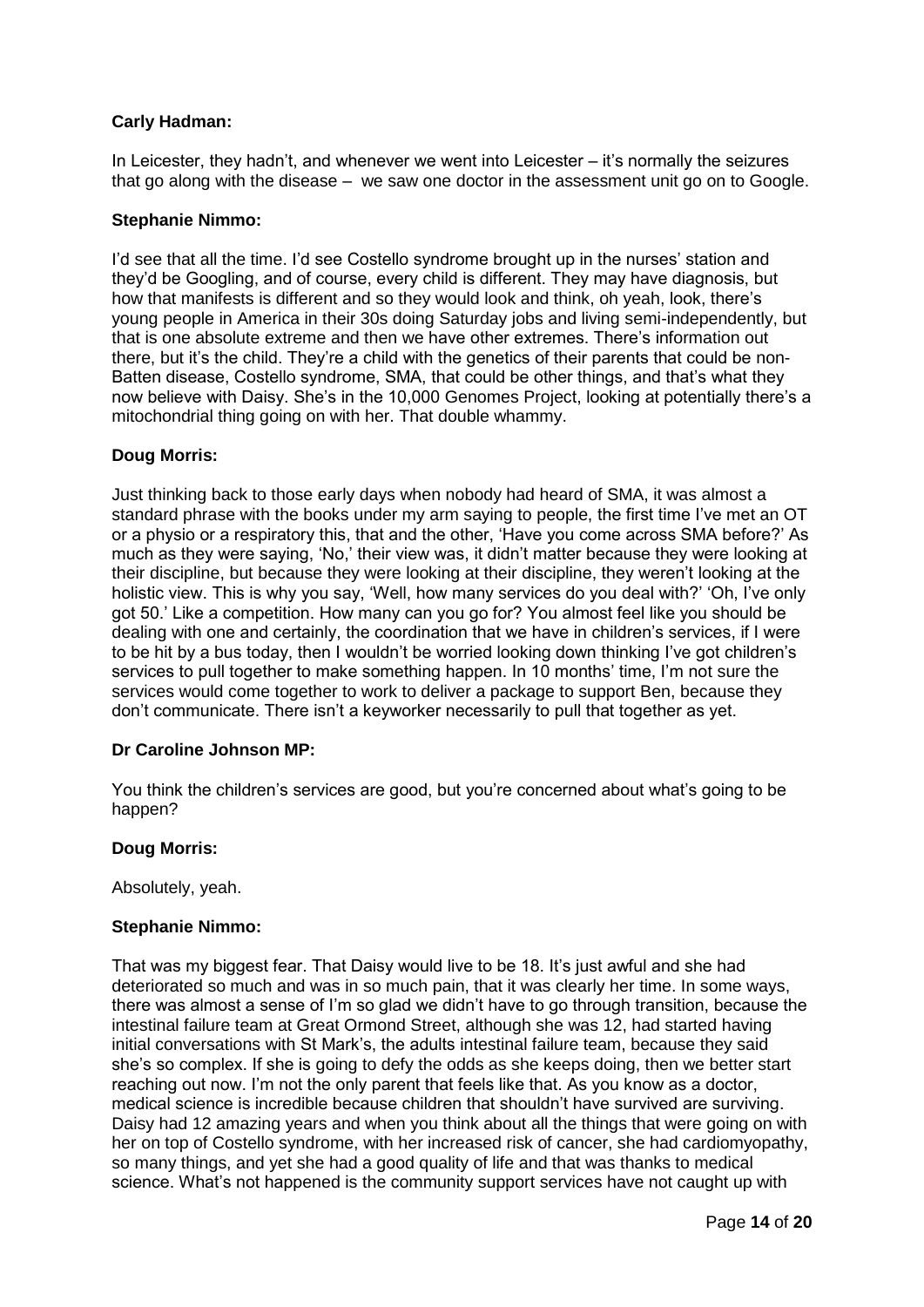the ever-prolonged lives of our young people. It's heart-breaking to see, and particularly then when you see things like Douglas House being closed down. Douglas House is the hospice for young adults once they are no longer 18. I can't remember where Douglas House is. It's in the Midlands. It was recently announced this week. It's one of only two specialist services. That's what worried me. The hospice was a lifeline. I live in London. My family lived in Wales. My in-laws lived in Scotland. That was it. I had friends who also had kids who just helped out. It was the hospice that was my lifeline. Over the years, I saw the number of days that we were able to access the hospice depleted, because they had a bigger and bigger caseload. When we first started at Shooting Star Chase, we had 18 days a year respite and then Daisy's last year we had 12. That's not even funded by social services, that's just free bonus nights. If we hadn't had our social services package that's all I would have got, 12 nights. That's to do things like take my daughter for uni open days, to go to CAMHS appointments with my son, let alone have a holiday or anything. We couldn't have holidays with Daisy. She wasn't fit to fly in the end, I couldn't do anything. My biggest fear was if she had got to the age of growing out of hospice services and over 18, what would we have done? Where would we have gone? I'd never have been able to go back to work. I've only just been able to go back to work. How would we financially have survived? Everything. There were so many ramifications of Daisy living – it was just a blessing that Daisy lived as long as she did, but the fighting and the support, that was hard and that's taken its toll. It's taken its toll on me. It's taken its toll on my kids. Clearly, I can't say that my husband wouldn't have had cancer anyway, but maybe we'd have picked up his symptoms earlier if we weren't spending our time living on adrenaline all the time and fighting for things.

# **Doug Morris:**

When you think about hospices. Whilst we get support in the home through a continuing healthcare package, our hospice is Helen House in Oxford and it's been a great source of support for the last 12 years. To go there, home from home, etc. Our plan was to move to Douglas House. You've probably heard in the press recently that that's going to be closing down. That would have been a great adolescent young person's place to go for respite. Reasonably, I've sent off an email to social care and health to say, 'Okay, that was the plan, it's part of transition. What do we do now? What residential support is available?' I haven't heard anything yet and I Ben – just thinking about today – last night and I said, 'Given the opportunity for either end of life or any other respite support, would you prefer to stay at home, go to hospital, or go to the local adult hospice?' He didn't quite say, I wouldn't want to be seen dead in an adult hospice, but he was absolutely dead set on not going to that adult hospice in Swindon and he's devastated that Douglas House is closing.

# **Dr Caroline Johnson MP:**

What choices did you feel you had about palliative care, the end-of-life care, and were they respected at the time it happened or was it not possible to respect them at the time?

## **Carly Hadman:**

We spent a lot of time with each going through what happens. We had a choice of hospice, home or hospital. Each were brilliant. They went through exactly what happens. Regarding where Effie will be taken in each situation and how each situation would work. We chose home as our first option and then hospice the second, hospital as third. As it happens, with the unpredictability of patterns, I was at home with her, just the two of us, Paul was at work over an hour away, and she stopped breathing. That wasn't planned. We did have a DNR in place and in theory, we'd chosen to be at home with the DNR, but we hadn't thought that it would be just me on my own, so I did call Paul and said, 'You need to say goodbye.' You were saying goodbye to Effie over the phone, and I thought, no, this isn't what we want, so then I did start to resuscitate, and we called an ambulance. We did go to hospital and then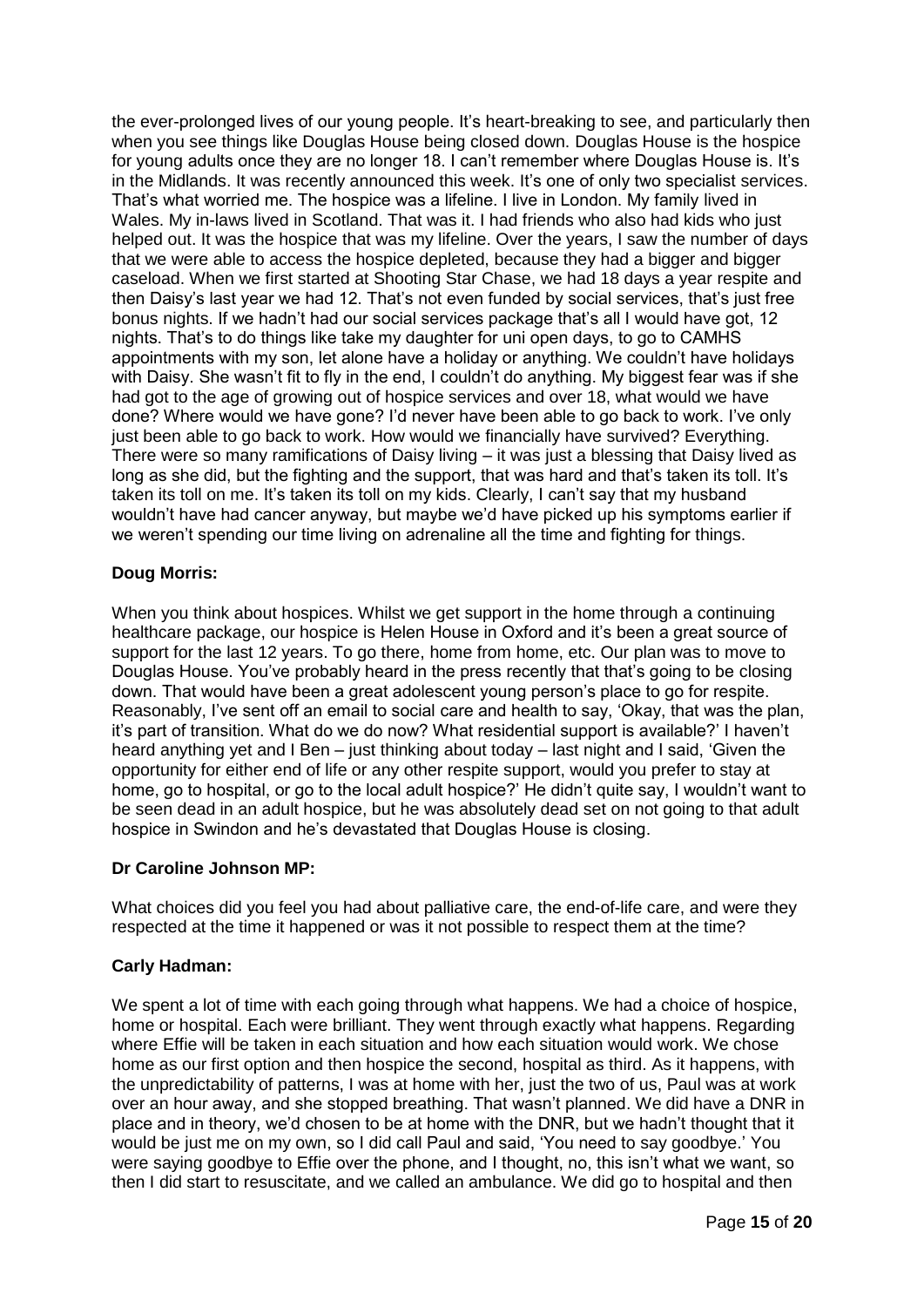she did survive. She had two weeks in hospital. After the first week, her gut failed. There was no option to go anywhere else. The machine that she used to breathe could only be used in hospital, we couldn't take it home. She would die in the ambulance on the way home. The hospice was over an hour away. We don't want her to be on the A14 in a lay-by, so we felt that we had to be in hospital, but I think that was the best option for us in the end, even though it wasn't in our plan. Her needs would change by the hour. The syringe driver could be increased, whereas I don't think we would have had that care at home if we'd have been there. She was doing all sorts of strange things. Her eyes bubbled and the dehydration and things that we weren't expecting to see, so being in hospital, we had doctors on hand that could come straight in and do whatever we needed. Even though it wasn't our first choice, we did get the best care possible at the very end.

## **Stephanie Nimmo:**

We were really fortunate. As I said, we were referred to the hospice from six months and had had some very open conversations because of the unpredictability of Daisy's condition. Then when she clearly was in a deteriorating pathway, we were referred to the hospital hospice services. Again, it was really difficult to know, because there were so many factors at play. Daisy had cardiomyopathy, so she could have had a sudden catastrophic cardiac event; or she could have developed cancer, because she had a significantly increased risk of tumours; or sepsis, and she had multiple, multiple episodes of sepsis. In my mind, I had always thought, she's probably going to die in the hospital, but I wanted her to be able to come back to the hospice in some way. In fact, when she did die, she deteriorated and was on a vent in Great Ormond Street, and I asked if we could have a compassionate extubation at home. It would have been possible if it wasn't for the fact her heart was then going into failure.

Again, the same situation, the doctor said she could die in an ambulance in the centre of London. So, because we'd had very open conversations. We had an advance care directive and we'd always said we will know when the time is right and, in a way, Daisy kind of guided us that this was her time. We switched everything off in Great Ormond Street and the palliative nurse was with me, because I was on my own and I'd had that opportunity to build a good relationship with that team. They got to know Daisy and got to understand her wishes, but then what was incredible, and so healing for my children as well, was that I then said, 'I want to take her home now because I promised I'd take her home.' Our community hospice nurse set up a cold blanket in her bedroom and the palliative team at Great Ormond Street liaised with the undertaker and the hospice team and they brought her home, so my children were with her at the end as well. We went home and then Daisy was brought home and we had her back at home. We took all the machines off and she was just a little girl. After one night at home, where we just felt we'd reclaimed her, we took her to the hospice and spent time there, and that was the most important thing. Although she wasn't alive when we brought her home, I felt I'd honoured her wishes by bringing her home. I've subsequently found out that cold blankets aren't something that are a standard option. I heard that last week a child died in Great Ormond Street and a cold blanket wasn't available at their hospice and they were told, 'If you want your child home, they need to be embalmed.' A fiveyear-old child, it's just horrific, the thought of that. Again, that's why I say we were so lucky that we live where we do, that we're under the hospice that we're under, and that we have Great Ormond Street. We had an incredible, long-term relationship with palliative. Although Daisy's death, while predictable, was also unpredictable, because we didn't know when or how, I still felt despite everything I gave her a good death. Although it was pretty horrific the last 24 hours, it was still a good death and it was planned, and we'd discussed, and nothing really was a surprise. We'd gone through all the various scenarios, but then we were able to actually feel that we were able to reclaim her and take ownership again by bringing her home. As I say, I know that not every hospital has a paediatric palliative team, that not every hospice is able to offer a cold blanket, that the option of coming home if your child has died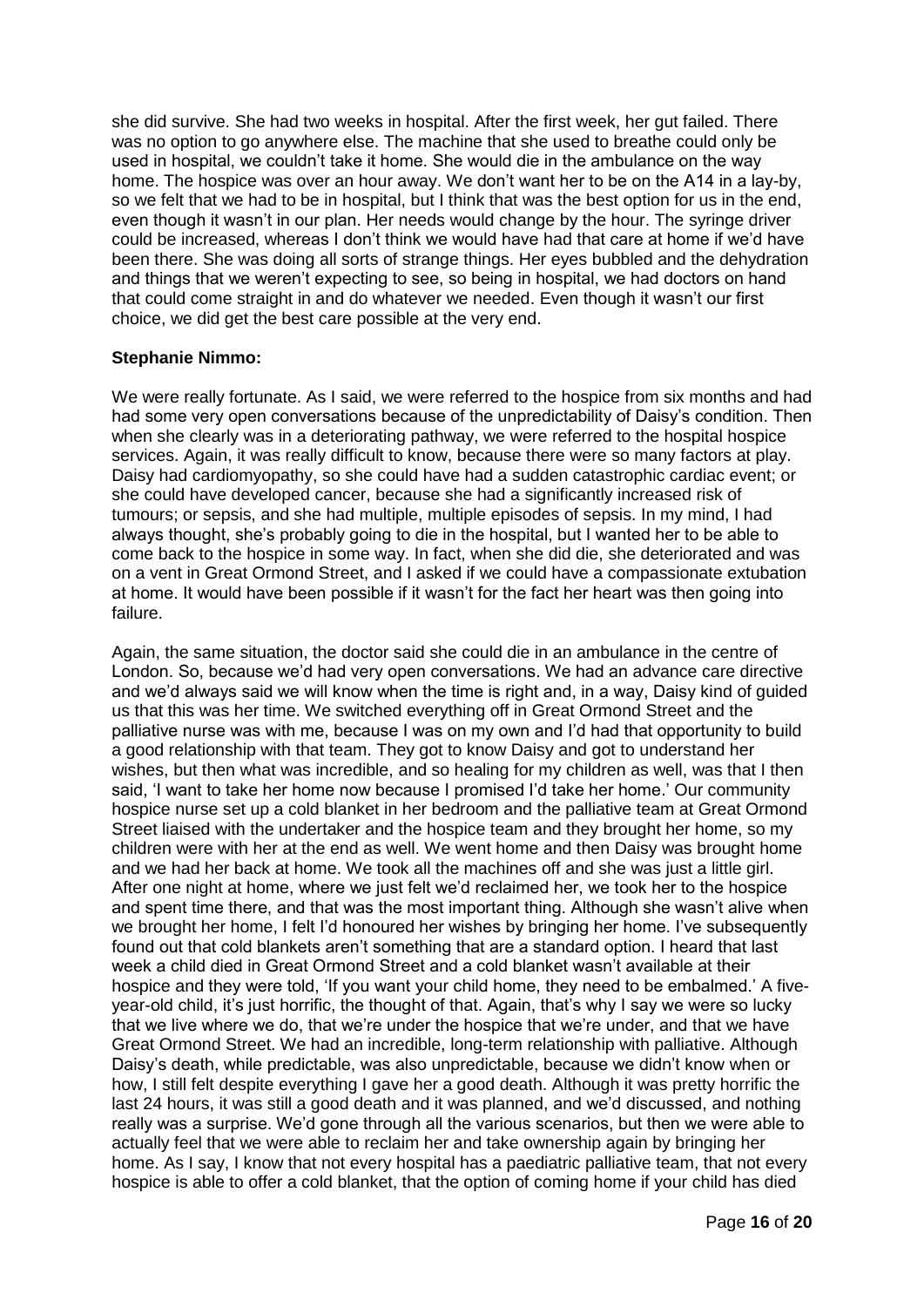in the hospital is not always an option. The cold room at the hospice, there was already a child in there, but again, because of the cold blanket, we were able to set it up in one of the bedrooms in the hospice and Daisy was able to just be there. The post-death phase is so crucial for the family, as part of going through and getting your head around and coming to terms with the bereavement. Again, if we hadn't been under the hospice, where would we have gone? What would we have done? The thought of my daughter going in to a mortuary and me not being able to spend time with her. Her elder sister not being able to paint her nails and put on make-up and dress her in her favourite dress. I don't think I'd be able to sit here and talk to you today if I hadn't had such a positive experience of letting my daughter go and being prepared to let my daughter go.

# **Dr Caroline Johnson MP:**

Wow. Very moving story. The final question, because I'm aware of the time, is that if the government could do one thing to help, what would it be?

# **Doug Morris:**

I think it's making sure that through the NHS England mandate that STPs and joint commissioning recognises the need for – the children's palliative care agenda is put on their agenda. I read through 'Our commitment to you for end of life care' and the comments that start on page 39 on what the commitments are. What I drew from that is that they're all pointing towards adult end-of-life care, dementia, cancer care. Children's cancer care seems to drop off the map and I think that there needs to be a bigger push through NHS England to ensure CCGs are paying proper attention to the children's palliative care agenda. Not only support in holistic care, but through the hospice movement and other sources, pulling together in a sensible way. Another example of that is, where it's not happening, I was in a meeting in Swindon recently and a guy was presenting their data strategy for the next five years. They're going to be doing a fantastic exercise where they're going to be sharing their CSR with the CCG, with social care, and with the local hospice. It was the local adult hospice. I pulled the chap up and I said, 'Excuse me, and what are you doing about contacting children's hospices for palliative care for children?' He said, 'We're not looking at that, because there aren't enough of them.'

## **Dr Caroline Johnson MP:**

Okay. Thank you for that. Mr and Mrs Hadman.

## **Carly Hadman:**

I think personal care at home, there needs to be proper funding for the right type of carers. Nurses rather than healthcare assistants. In time as well, the initial 10 hours a week that we had, it took us over a year to get that, even though it was promised, and they did say, 'Employ somebody and we'll pay you back,' which we couldn't just employ somebody, and we didn't have the means to pay ourselves. Who's going to work for us as a carer and be paid in a year's time when we get funding? So, I think the right level of care and the time. The other thing is, our four-year-old needs counselling. He's been left – I think it's post traumatic stress he has. It looks like asthma attacks, but he doesn't have asthma. He's worried that the angels are going to come down at night and take him away like they took his sister away, because that's his reality, so he does need some proper support. We've been told that once he goes to school, that's when the NHS can step in and give him counselling. Same with our hospice. They said, 'When he turns five, we can offer counselling.' We have found a local charity that has a play therapist there to see once a week, but I don't think that's enough to cover his needs.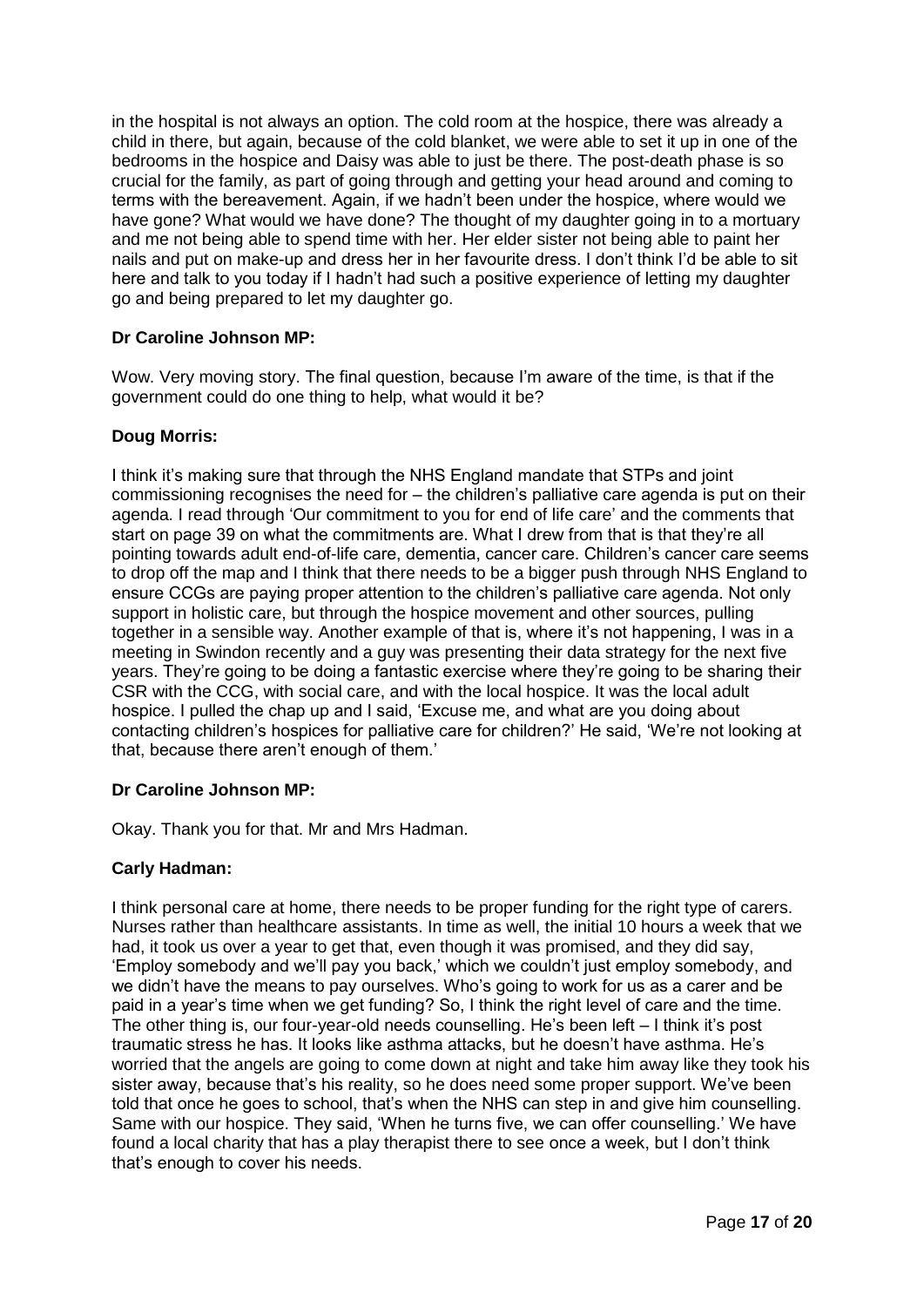## **Dr Caroline Johnson MP:**

And he's three now, is he?

## **Carly Hadman:**

He's turned four.

## **Dr Caroline Johnson MP:**

Just turned four.

## **Carly Hadman:**

Yeah.

## **Paul Hadman:**

Just to add that I thought, certainly with Effie, her needs changed very rapidly. It was almost all go when she needs, I don't know, whatever it may be, a new chair, 'Okay, we'll get you an appointment,' and that would be how many weeks down the line?

### **Carly Hadman:**

Three months maybe.

### **Paul Hadman:**

Yeah, and then they come out, assess it, and she'd already changed from the initial conversation and booking the appointment. Then by the time the chair turned up, changed again. You're chasing your tail all the while and we were constantly on the phone trying to gee people up and making sure.

### **Carly Hadman:**

Trying to get [inaudible 1:04:32].

## **Paul Hadman:**

Yeah, if you're lucky. But I don't know whether there needs to be almost two tracks. Whether that's right or wrong, I don't know, but certainly, with Effie's changing needs very rapidly, I'm guessing other children are maybe not changing needs as quickly as Effie did.

### **Dr Caroline Johnson MP:**

Not keeping up.

## **Paul Hadman:**

Whether there needs to be two tracks, I don't know.

## **Dr Caroline Johnson MP:**

Fast track?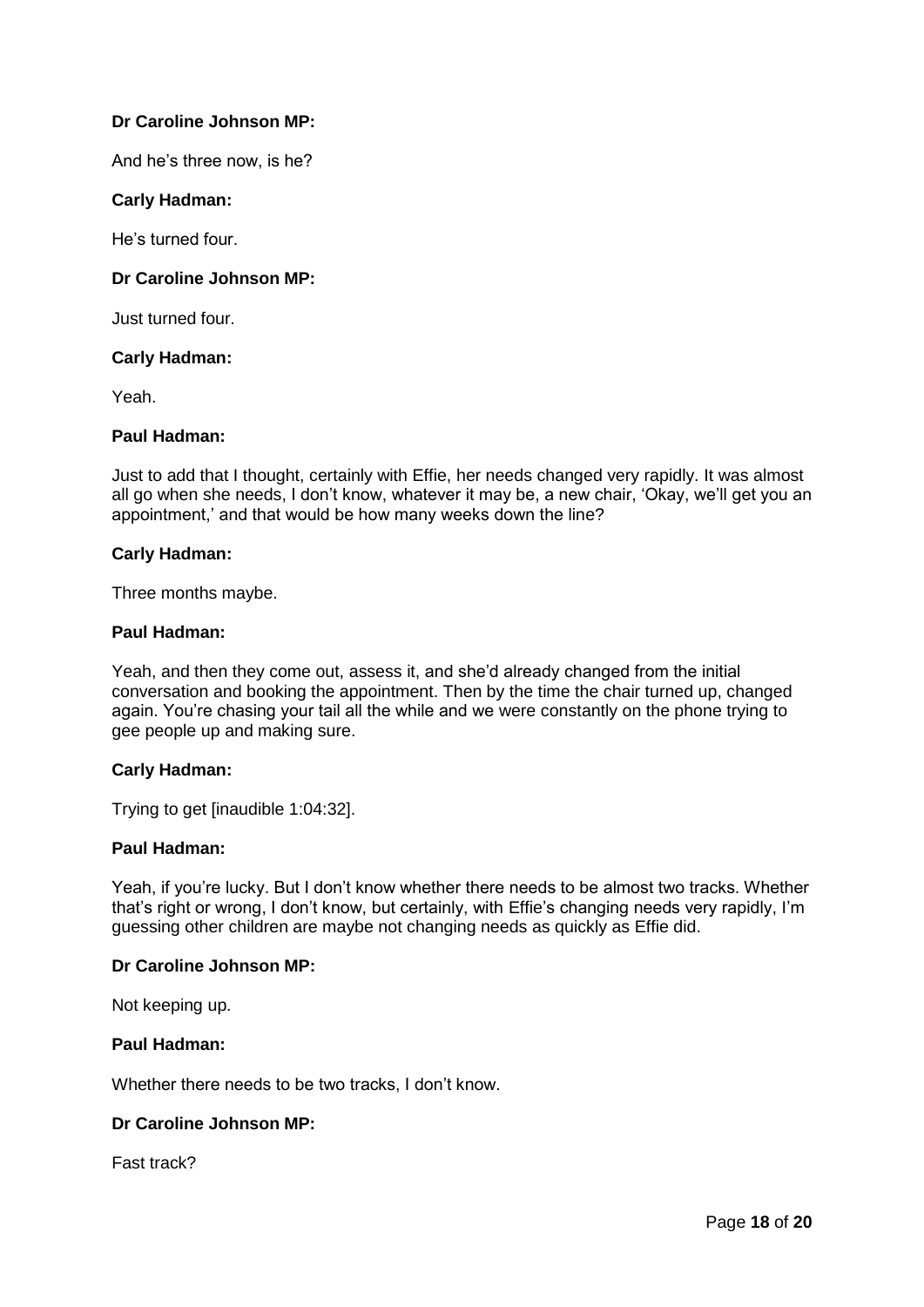## **Paul Hadman:**

Yeah, whether that's fair or not, I don't know, but certainly, that was a big problem. People just could not keep up with her. All the services could not keep up with her.

### **Stephanie Nimmo:**

Literally, the day after Daisy died, I had a phone call to say that we've now had the go ahead to install some hoists in your house and I'd waited two years. This child was 12 and I was lifting and carrying her. It was the day after she died that I eventually had the sign off on the OT. That's why I spend a lot with an osteopath. I would say that early intervention with paediatric palliative care services is vital, so investment in that is absolutely crucial. The hospice support was incredibly vital and that was at no cost to our CCG or social services, but they leaned very heavily on voluntary services to support us and it shouldn't be like that. The voluntary services should be the icing on a well-formed cake of support underneath and that's just not there, so it's starting at the basis to have that foundation of good support and then voluntary services wrapping around. Commissioning voluntary services, not just relying on them constantly to give their services for free, because much as the statutory services are creaking at the seams, so are the voluntary services. Seeing hospices close down is just not acceptable, absolutely not, and I just really feel that there should be some more guaranteed funding given to hospices if services are going to rely on them so heavily.

## **Carly Hadman:**

Our care coordinator was from our hospice. She was our hospice specialist nurse. She coordinated all of Effie's care. She was the one on the phone to the paediatrician, the neurologist, the chemist.

### **Stephanie Nimmo:**

Our CCG didn't pay our hospice any money, so in some areas they would commission outreach services, but ours that was just voluntary.

### **Doug Morris:**

There is the sense that they're getting away with it.

### **Stephanie Nimmo:**

Yes, yeah.

### **Doug Morris:**

The CCGs are getting away with not funding possibly what they should be doing as statutory service.

### **Stephanie Nimmo:**

Our community nursing team only works nine till five, if we're lucky, five days a week. They're the ones that were supposed to support me and supposed to do continuing care plans, etc. Of course, when the child has got a life-limiting condition, they're always ill on a Friday evening. Always. And we went to A&E. That's just not acceptable. We need to have more community-based paediatric palliative care specialists, because children with lifelimiting conditions are living longer. They're coming out of the neonatal unit and surviving and we are not supporting the families and the children and they deserve, however long or